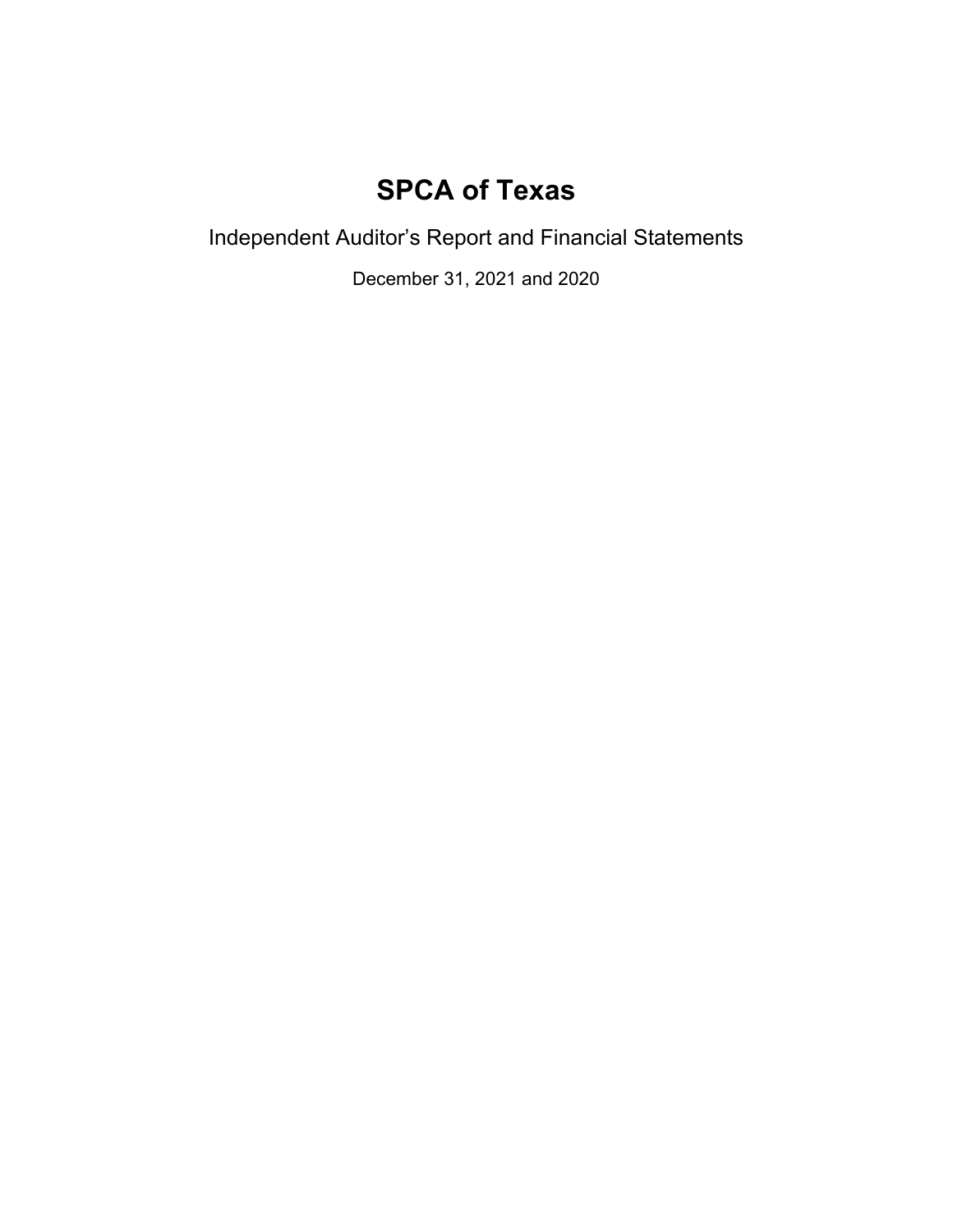# **SPCA of Texas** December 31, 2021 and 2020

### **Contents**

| <b>Financial Statements</b> |  |
|-----------------------------|--|
|                             |  |
|                             |  |
|                             |  |
|                             |  |
|                             |  |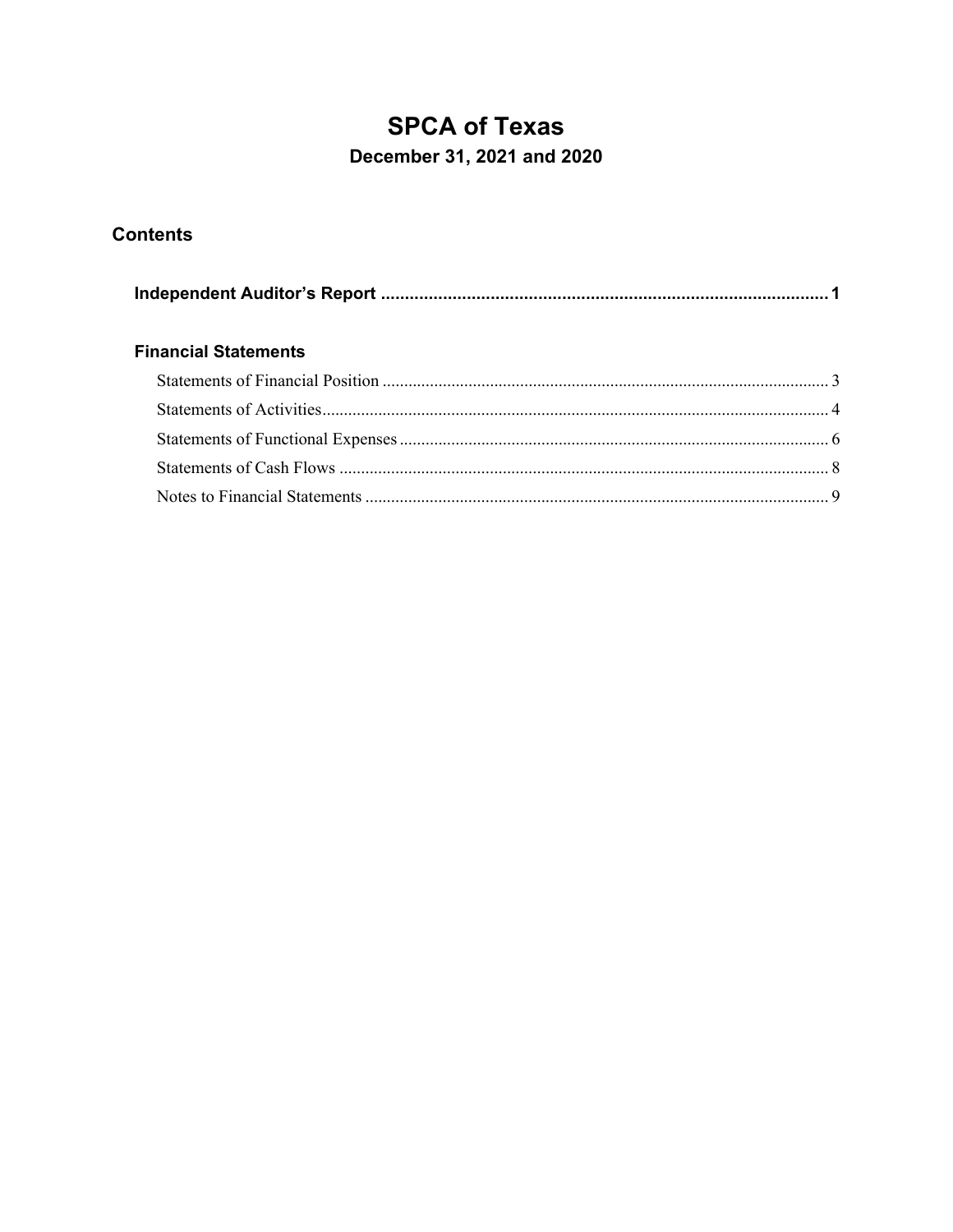

### **Independent Auditor's Report**

Board of Directors SPCA of Texas Dallas, Texas

### *Opinion*

We have audited the accompanying financial statements of the SPCA of Texas (SPCA), which comprise the statements of financial position as of December 31, 2021 and 2020, and the related statements of activities, functional expenses, and cash flows for the years then ended, and the related notes to the financial statements.

In our opinion, the accompanying financial statements present fairly, in all material respects, the financial position of SPCA as of December 31, 2021 and 2020, and the changes in its net assets and its cash flows for the years then ended in accordance with accounting principles generally accepted in the United States of America.

#### *Basis for Opinion*

We conducted our audits in accordance with auditing standards generally accepted in the United States of America (GAAS). Our responsibilities under those standards are further described in the "Auditor's Responsibilities for the Audit of the Financial Statements" section of our report. We are required to be independent of the SPCA and to meet our other ethical responsibilities, in accordance with the relevant ethical requirements relating to our audits. We believe that the audit evidence we have obtained is sufficient and appropriate to provide a basis for our audit opinion.

#### *Responsibilities of Management for the Financial Statements*

Management is responsible for the preparation and fair presentation of the financial statements in accordance with accounting principles generally accepted in the United States of America, and for the design, implementation, and maintenance of internal control relevant to the preparation and fair presentation of financial statements that are free from material misstatement, whether due to fraud or error.

In preparing the financial statements, management is required to evaluate whether there are conditions or events, considered in the aggregate, that raise substantial doubt about the SPCA's ability to continue as a going concern within one year after the date that these financial statements are available to be issued.

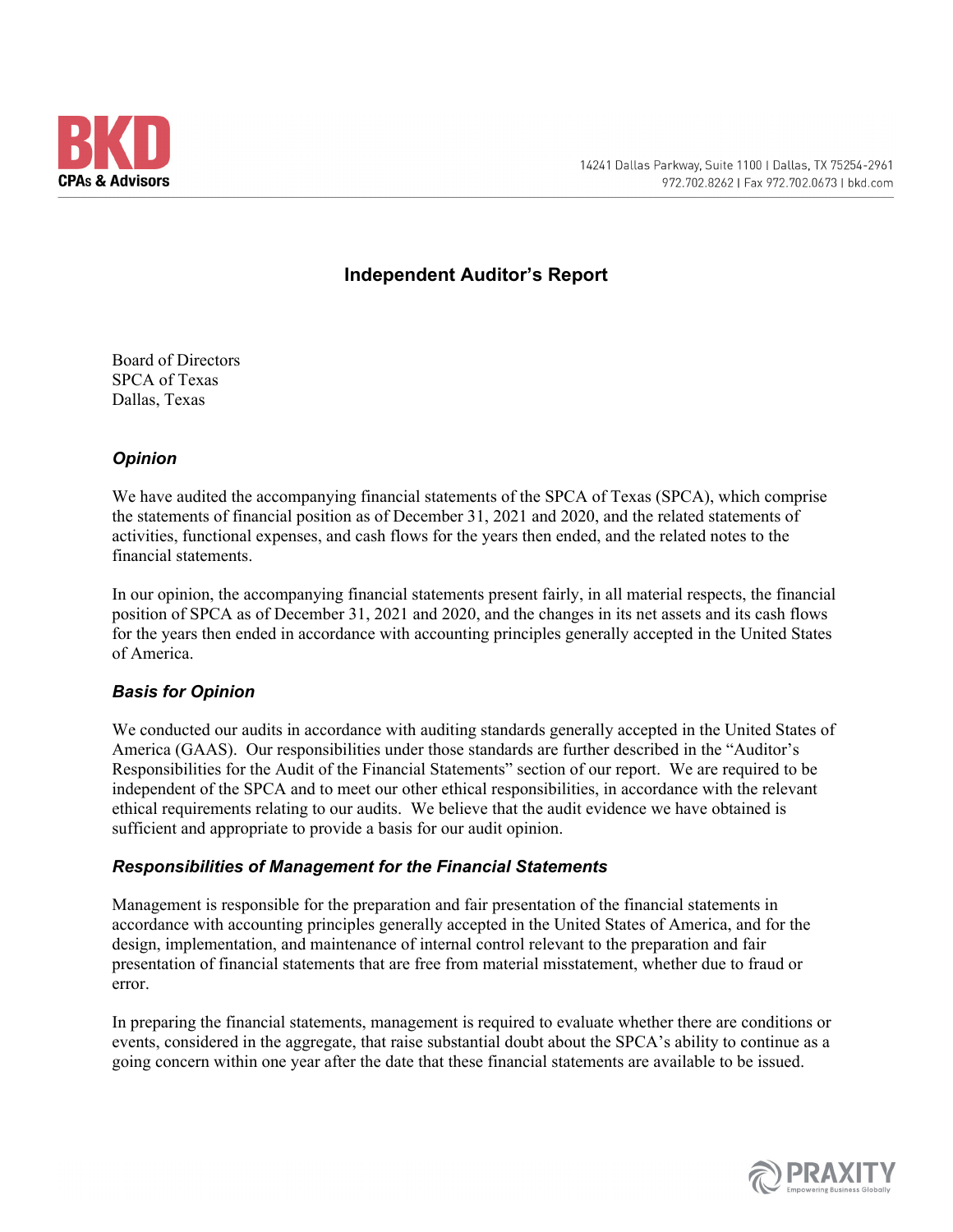Board of Directors SPCA of Texas Page 2

#### *Auditor's Responsibilities for the Audit of the Financial Statements*

Our objectives are to obtain reasonable assurance about whether the financial statements as a whole are free from material misstatement, whether due to fraud or error, and to issue an auditor's report that includes our opinion. Reasonable assurance is a high level of assurance but is not absolute assurance and therefore is not a guarantee that an audit conducted in accordance with GAAS will always detect a material misstatement when it exists. The risk of not detecting a material misstatement resulting from fraud is higher than for one resulting from error, as fraud may involve collusion, forgery, intentional omissions, misrepresentations, or the override of internal control. Misstatements are considered material if there is a substantial likelihood that, individually or in the aggregate, they would influence the judgment made by a reasonable user based on the financial statements.

In performing an audit in accordance with GAAS, we:

- Exercise professional judgment and maintain professional skepticism throughout the audit.
- Identify and assess the risks of material misstatement of the financial statements, whether due to fraud or error, and design and perform audit procedures responsive to those risks. Such procedures include examining, on a test basis, evidence regarding the amounts and disclosures in the financial statements.
- Obtain an understanding of internal control relevant to the audit in order to design audit procedures that are appropriate in the circumstances, but not for the purpose of expressing an opinion on the effectiveness of the SPCA's internal control. Accordingly, no such opinion is expressed.
- Evaluate the appropriateness of accounting policies used and the reasonableness of significant accounting estimates made by management, as well as evaluate the overall presentation of the financial statements.
- Conclude whether, in our judgment, there are conditions or events, considered in the aggregate, that raise substantial doubt about the SPCA's ability to continue as a going concern for a reasonable period of time.

We are required to communicate with those charged with governance regarding, among other matters, the planned scope and timing of the audit, significant audit findings, and certain internal control-related matters that we identified during the audit.

BKD.LLP

Dallas, Texas May 26, 2022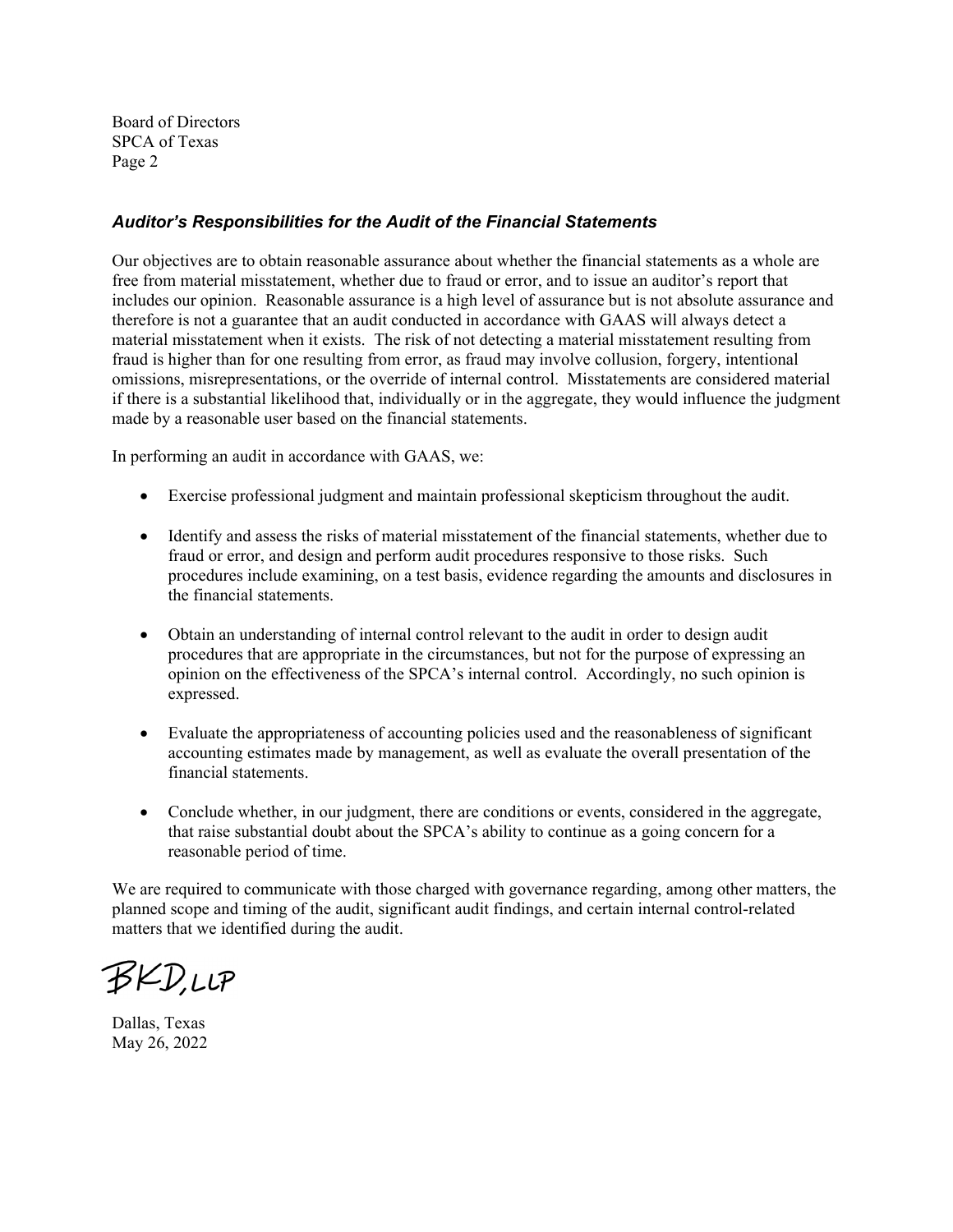# **SPCA of Texas Statements of Financial Position December 31, 2021 and 2020**

#### **Assets**

|                                                                                                                        | 2021                                | 2020                       |
|------------------------------------------------------------------------------------------------------------------------|-------------------------------------|----------------------------|
| Cash and cash equivalents                                                                                              | \$<br>2,821,937                     | \$<br>2,242,215            |
| Accounts receivable, net                                                                                               | 21,343                              | 25,712                     |
| Inventories, net                                                                                                       | 133,733                             | 194,994                    |
| Prepaid expenses                                                                                                       | 189,359                             | 174,551                    |
| Investments                                                                                                            | 28,272,006                          | 26,132,810                 |
| Assets held for sale, net                                                                                              | 2,446,709                           | 2,446,709                  |
| Contributions receivable, net                                                                                          | 429,774                             | 1,624,045                  |
| Property and equipment, net                                                                                            | 10,997,227                          | 11,705,940                 |
| Total assets                                                                                                           | 45,312,088                          | 44,546,976<br><sup>8</sup> |
| <b>Liabilities and Net Assets</b><br><b>Liabilities</b><br>Accounts payable<br>Accrued expenses<br>Refundable advances | \$<br>351,253<br>457,355<br>144,660 | \$<br>346,768<br>585,791   |
| Paycheck Protection Program funding                                                                                    | 1,500,000                           | 2,188,000                  |
| <b>Total liabilities</b>                                                                                               | 2,453,268                           | 3,120,559                  |
| <b>Net Assets</b>                                                                                                      |                                     |                            |
| Without donor restriction                                                                                              | 41,408,575                          | 39,674,747                 |
| With donor restriction                                                                                                 | 1,450,245                           | 1,751,670                  |
| Total net assets                                                                                                       | 42,858,820                          | 41,426,417                 |
| Total liabilities and net assets                                                                                       | 45,312,088                          | 44,546,976<br>\$           |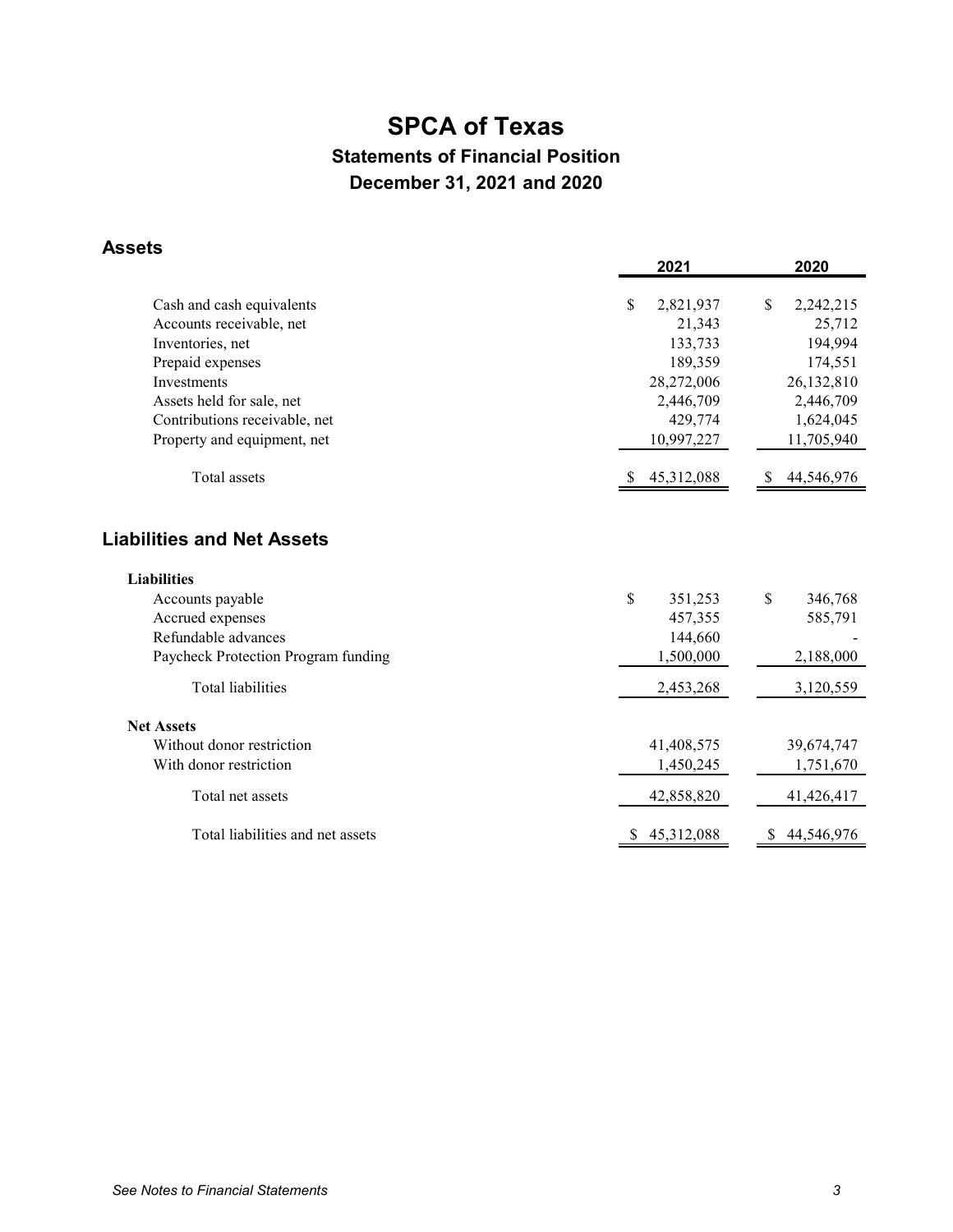# **SPCA of Texas Statement of Activities Year Ended December 31, 2021**

|                                                   | <b>Without Donor</b> | <b>With Donor</b>  |                             |
|---------------------------------------------------|----------------------|--------------------|-----------------------------|
|                                                   | <b>Restriction</b>   | <b>Restriction</b> | <b>Total</b>                |
| <b>Revenues, Gains, and Other Support</b>         |                      |                    |                             |
| Receiving                                         | \$<br>158,876        | \$                 | \$<br>158,876               |
| Adoption                                          | 248,831              |                    | 248,831                     |
| Surgery and patient care                          | 439,692              |                    | 439,692                     |
| Merchandise sales                                 | 54,580               |                    | 54,580                      |
| Contributions                                     | 8,858,738            | 252,500            | 9,111,238                   |
| In-kind services and materials                    | 7,390,295            |                    | 7,390,295                   |
| Direct mail programs                              | 1,565,776            |                    | 1,565,776                   |
| Special events, gross                             | 753,415              |                    | 753,415                     |
| Memorials and bequests                            | 4,613,632            |                    | 4,613,632                   |
| Investment return, net                            | 1,943,464            |                    | 1,943,464                   |
| Miscellaneous revenues                            | 734                  |                    | 734                         |
| Net assets released from restrictions             | 553,925              | (553, 925)         |                             |
| Total revenues, gains, and other support          | 26,581,958           | (301, 425)         | 26,280,533                  |
| <b>Expenses</b>                                   |                      |                    |                             |
| Program expenses                                  |                      |                    |                             |
| Rees-Jones Animal Care Center                     | 6,150,399            |                    | 6,150,399                   |
| Martin Spay/Neuter & Wellness Clinic              | 1,842,921            |                    | 1,842,921                   |
| Perry Animal Care Center                          | 1,000,268            |                    | 1,000,268                   |
| Perry Spay/Neuter & Wellness Clinic               | 210,970              |                    | 210,970                     |
| Spencer Spay/Neuter & Wellness Clinic             | 1,687,150            |                    | 1,687,150                   |
| Ellis County Animal Care Center                   | 509,799              |                    | 509,799                     |
| Community relations (volunteer)                   | 425,432              |                    | 425,432                     |
| Customer care center (call center)                | 424,716              |                    | 424,716                     |
| Animal cruelty investigations unit                | 766,942              |                    | 766,942                     |
| Animal behavior                                   | 484,259              |                    | 484,259                     |
| Communications                                    | 7,693,150            |                    | 7,693,150                   |
|                                                   | 21,196,006           |                    | 21,196,006                  |
| Supporting services                               |                      |                    |                             |
| Special events costs of direct benefits to donors | 86,325               |                    | 86,325                      |
| Development                                       | 2,004,370            |                    | 2,004,370                   |
| Management and general                            | 1,561,429            |                    | 1,561,429                   |
|                                                   | 3,652,124            |                    | 3,652,124                   |
| Total expenses                                    | 24,848,130           |                    | 24,848,130                  |
| <b>Change in Net Assets</b>                       | 1,733,828            | (301, 425)         | 1,432,403                   |
| Net Assets, Beginning of Year                     | 39,674,747           | 1,751,670          | 41,426,417                  |
| Net Assets, End of Year                           | \$<br>41,408,575     | \$<br>1,450,245    | 42,858,820<br><sup>\$</sup> |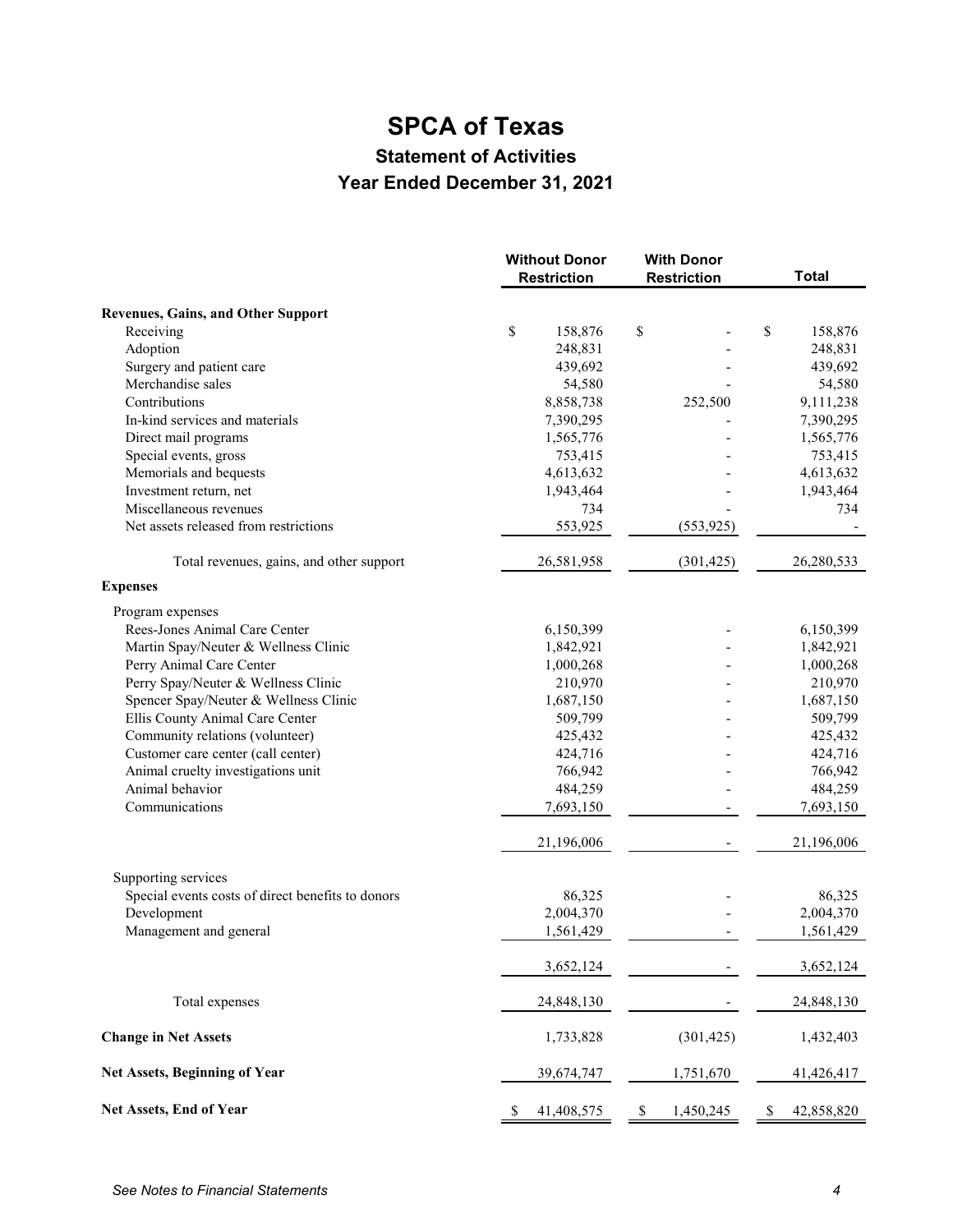# **SPCA of Texas Statement of Activities Year Ended December 31, 2020**

|                                                   | <b>Without Donor</b> | <b>With Donor</b>  |                  |
|---------------------------------------------------|----------------------|--------------------|------------------|
|                                                   | <b>Restriction</b>   | <b>Restriction</b> | <b>Total</b>     |
| <b>Revenues, Gains, and Other Support</b>         |                      |                    |                  |
| Receiving                                         | \$<br>85,205         | \$                 | \$<br>85,205     |
| Adoption                                          | 308,020              |                    | 308,020          |
| Surgery and patient care                          | 952,765              |                    | 952,765          |
| Merchandise sales                                 | 53,046               |                    | 53,046           |
| Contributions                                     | 8,067,484            | 248,243            | 8,315,727        |
| In-kind services and materials                    | 6,324,839            |                    | 6,324,839        |
| Direct mail programs                              | 1,743,645            |                    | 1,743,645        |
| Special events, gross                             | 568,477              |                    | 568,477          |
| Memorials and bequests                            | 7,810,016            |                    | 7,810,016        |
| Investment return, net                            | 2,411,619            | 26,284             | 2,437,903        |
| Miscellaneous revenues                            | 42,845               |                    | 42,845           |
| Gain on sale of assets                            | 16,714               |                    | 16,714           |
| Net assets released from restrictions             | 594,716              | (594, 716)         |                  |
|                                                   |                      |                    |                  |
| Total revenues, gains, and other support          | 28,979,391           | (320, 189)         | 28,659,202       |
| <b>Expenses</b>                                   |                      |                    |                  |
| Program expenses                                  |                      |                    |                  |
| Rees-Jones Animal Care Center                     | 5,205,554            |                    | 5,205,554        |
| Martin Spay/Neuter & Wellness Clinic              | 3,178,413            |                    | 3,178,413        |
| Perry Animal Care Center                          | 1,968,983            |                    | 1,968,983        |
| Perry Spay/Neuter & Wellness Clinic               | 705,793              |                    | 705,793          |
| Spencer Spay/Neuter & Wellness Clinic             | 1,411,867            |                    | 1,411,867        |
| Ellis County Animal Care Center                   | 345,699              |                    | 345,699          |
| Community relations (volunteer)                   | 540,092              |                    | 540,092          |
| Customer care center (call center)                | 409,707              |                    | 409,707          |
| Animal cruelty investigations unit                | 623,417              |                    | 623,417          |
| Animal behavior                                   | 534,257              |                    | 534,257          |
| Communications                                    | 6,466,519            |                    | 6,466,519        |
|                                                   | 21,390,301           |                    | 21,390,301       |
| Supporting services                               |                      |                    |                  |
| Special events costs of direct benefits to donors | 14,970               |                    | 14,970           |
| Development                                       | 1,928,328            |                    | 1,928,328        |
| Management and general                            | 1,515,888            |                    | 1,515,888        |
|                                                   | 3,459,186            |                    | 3,459,186        |
| Total expenses                                    | 24,849,487           |                    | 24,849,487       |
| <b>Change in Net Assets</b>                       | 4,129,904            | (320, 189)         | 3,809,715        |
| Net Assets, Beginning of Year                     | 35,544,843           | 2,071,859          | 37,616,702       |
| Net Assets, End of Year                           | 39,674,747<br>\$     | \$<br>1,751,670    | \$<br>41,426,417 |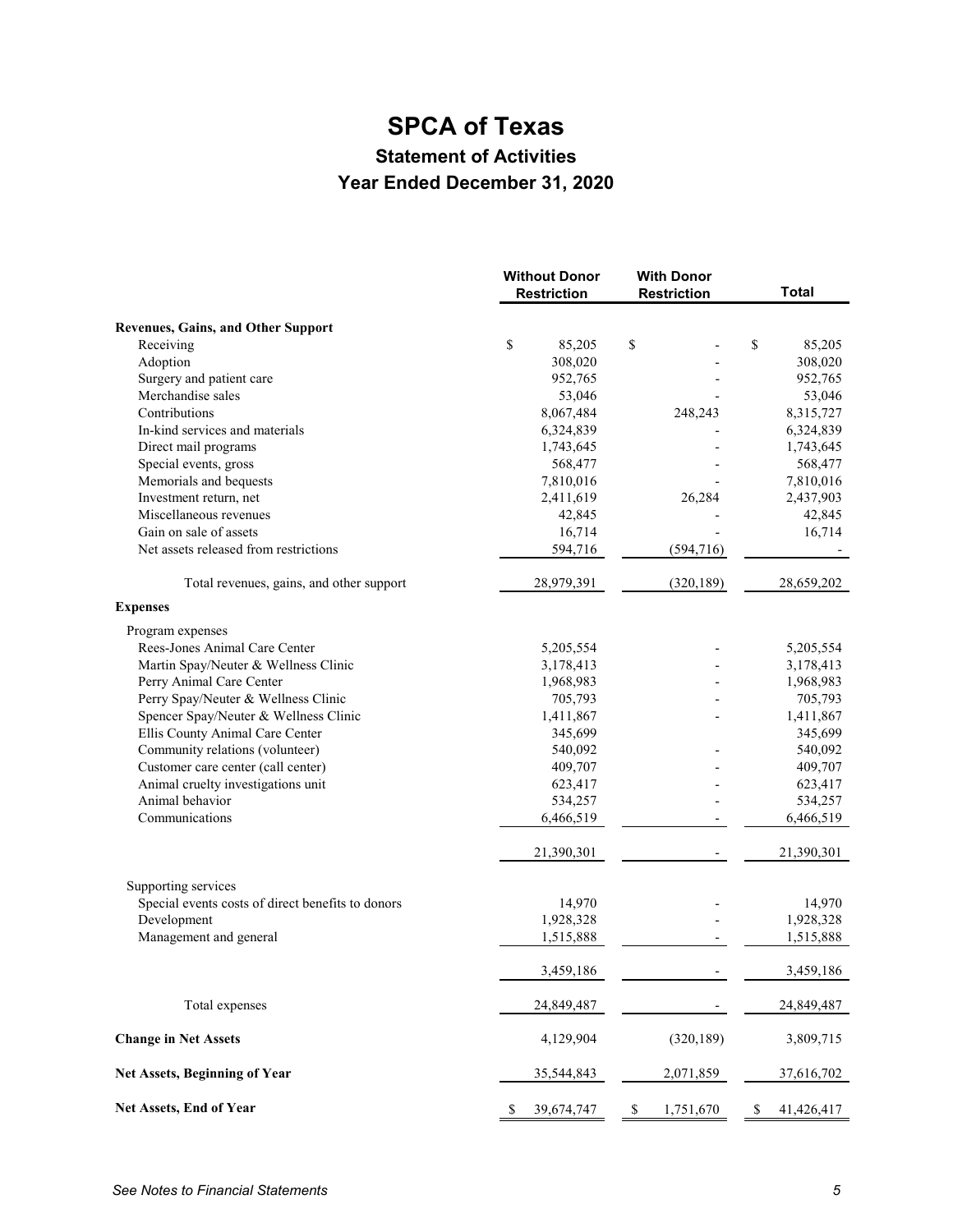### **Statement of Functional Expenses Year Ended December 31, 2021**

|                                     | <b>Program Expenses</b>                    |                                                     |                                          |                                             |                                                             |                                                     |                                              |                                                           |                                             |                           | <b>Supporting Services</b> |                                            |                                                                                        |                            |                           |                                                                  |                                 |
|-------------------------------------|--------------------------------------------|-----------------------------------------------------|------------------------------------------|---------------------------------------------|-------------------------------------------------------------|-----------------------------------------------------|----------------------------------------------|-----------------------------------------------------------|---------------------------------------------|---------------------------|----------------------------|--------------------------------------------|----------------------------------------------------------------------------------------|----------------------------|---------------------------|------------------------------------------------------------------|---------------------------------|
|                                     | Rees-Jones<br><b>Animal Care</b><br>Center | <b>Martin S/N</b><br>&<br>Wellness<br><b>Clinic</b> | Perry<br>Animal<br>Care<br><b>Center</b> | Perry S/N<br>&<br>Wellness<br><b>Clinic</b> | <b>Spencer S/N</b><br>&<br><b>Wellness</b><br><b>Clinic</b> | <b>Ellis County</b><br>Animal<br><b>Care Center</b> | Community<br><b>Relations</b><br>(Volunteer) | <b>Customer</b><br><b>Care Center</b><br>(Call<br>Center) | Animal<br>Cruelty<br>Investigations<br>Unit | Animal<br><b>Behavior</b> | Communications             | <b>Total</b><br>Program<br><b>Expenses</b> | <b>Special Events</b><br><b>Costs of Direct</b><br><b>Benefits to</b><br><b>Donors</b> | Development                | Management<br>and General | <b>Total</b><br>Supporting<br><b>Services</b><br><b>Expenses</b> | <b>Total</b><br><b>Expenses</b> |
| Salaries and wages                  | 2,823,008                                  | 773,193                                             | 521,974                                  | 113,414                                     | 631,166                                                     | 253,662                                             | 285,667                                      | 303,275                                                   | 433,091                                     | 340,186                   | 342,564                    | 6.821.200                                  |                                                                                        | 535,325                    | 746,759                   | 1,282,084                                                        | 8,103,284                       |
| Employee benefits                   | 497,067                                    | 180,615                                             | 135,447                                  | 28,284                                      | 130,874                                                     | 34,145                                              | 38,154                                       | 51,609                                                    | 40,346                                      | 62,307                    | 80,226                     | 1,279,074                                  |                                                                                        | 112,255                    | 166,749                   | 279,004                                                          | 1,558,078                       |
| Contract labor                      | 57,841                                     | 34,815                                              | 43,734                                   |                                             | 115,357                                                     |                                                     |                                              |                                                           | 1,629                                       | 439                       | 466                        | 254,281                                    |                                                                                        | 38,997                     | 53,749                    | 92,746                                                           | 347,027                         |
| Payroll taxes                       | 210,167                                    | 60.755                                              | 40,930                                   | 9,115                                       | 46.989                                                      | 18,311                                              | 21,515                                       | 22,854                                                    | 30.839                                      | 25,580                    | 25,151                     | 512,206                                    |                                                                                        | 41.305                     | 20,784                    | 62.089                                                           | 574,295                         |
| Total salaries and related expenses | 3.588.083                                  | 1,049,378                                           | 742,085                                  | 150,813                                     | 924,386                                                     | 306,118                                             | 345,336                                      | 377,738                                                   | 505,905                                     | 428,512                   | 448,407                    | 8,866,761                                  |                                                                                        | 727,882                    | 988,041                   | 1,715,923                                                        | 10,582,684                      |
| Professional fees                   | 71,490                                     | 23,396                                              | 13,557                                   | 2,676                                       | 22,952                                                      | 9,086                                               | 3,964                                        | 4,700                                                     | 8,516                                       | 5,406                     | 9,616                      | 175,359                                    |                                                                                        | 246,748                    | 55,586                    | 302,334                                                          | 477,693                         |
| Operating supplies                  | 952,776                                    | 328,670                                             | 56,727                                   | 35,096                                      | 405,589                                                     | 90,616                                              | $\sim$                                       |                                                           | 90,839                                      | 7,264                     | 164                        | 1,967,741                                  |                                                                                        | 3,145                      | 6,069                     | 9,214                                                            | 1,976,955                       |
| Postage and printing                | 1,170                                      | 56,878                                              | 261                                      | 13                                          | 666                                                         | 73                                                  | 14                                           | $\sim$                                                    | 612                                         |                           | 160                        | 59,847                                     |                                                                                        | 48,826                     | 5,529                     | 54,355                                                           | 114,202                         |
| Occupancy costs                     | 146,668                                    | 19,323                                              | 47,570                                   | 1,121                                       | 15,718                                                      | 21,749                                              | 5,789                                        | 782                                                       | 5.100                                       | $\sim$                    | 2,399                      | 266,219                                    |                                                                                        | 2,936                      | 23,044                    | 25,980                                                           | 292,199                         |
| Telephone/communications            | 17,823                                     | 21,398                                              | 18,762                                   | 3,018                                       | 19,822                                                      | 1,824                                               | 1,517                                        | 7,725                                                     | 10,704                                      | 3,586                     | 4,155                      | 110,334                                    |                                                                                        | 8,261                      | 4,930                     | 13,191                                                           | 123,525                         |
| Equipment rental                    | 26,538                                     | 15,470                                              | 3,204                                    | 4,066                                       | 9,581                                                       | 6,867                                               | 246                                          | 291                                                       | 528                                         | 335                       | 596                        | 67,722                                     |                                                                                        | 19,590                     | 3,447                     | 23,037                                                           | 90,759                          |
| Insurance                           | 132,487                                    | 29,596                                              | 46,666                                   | 1,614                                       | 13,368                                                      | 8,136                                               | 3,075                                        | 4,237                                                     | 38,333                                      | 4,294                     | 4,010                      | 285,816                                    |                                                                                        | 6,004                      | 26,470                    | 32,474                                                           | 318,290                         |
| Bank charges and service fees       | 39,787                                     | 12,093                                              | 6,670                                    | 1,369                                       | 11,235                                                      | 4,462                                               | 2,510                                        | 3,465                                                     | 4,035                                       | 3,938                     | 4.876                      | 94,440                                     |                                                                                        | 85,529                     | 122,161                   | 207,690                                                          | 302,130                         |
| Staff expenses                      | 35,277                                     | 8,691                                               | 17,756                                   | 700                                         | 4,870                                                       | 6,924                                               | 13,334                                       | 947                                                       | 4,076                                       | 2,693                     | 4,994                      | 100,262                                    |                                                                                        | 11,445                     | 14,387                    | 25,832                                                           | 126,094                         |
| Repairs and maintenance             | 212,661                                    | 32,573                                              | $\sim$                                   | 389                                         | 17,378                                                      | 6,510                                               | 8,157                                        | 1,102                                                     | 7,186                                       | 3,151                     | 3,380                      | 292,487                                    | $\sim$                                                                                 | 3,555                      | 61,369                    | 64,924                                                           | 357,411                         |
| Vehicle expenses                    | 19,827                                     | 22.663                                              | 15,992                                   | 82                                          | 930                                                         | 4.048                                               | $\sim$                                       | 273                                                       | 39,820                                      | 53                        | 551                        | 104.239                                    |                                                                                        | 1.750                      | 10.439                    | 12.189                                                           | 116,428                         |
| Promotion, exhibit and other        | 296                                        | 26,673                                              |                                          |                                             | $\sim$                                                      | $\sim$                                              | 2,313                                        | 194                                                       |                                             |                           | 7,172,000                  | 7,201,476                                  | 86,325                                                                                 | 288,808                    | 3,103                     | 378,236                                                          | 7,579,712                       |
| Training and seminars               | 4,835                                      | 1.392                                               |                                          |                                             | 330                                                         | 500                                                 | 225                                          | 330                                                       | 1,920                                       | 385                       | 375                        | 10,292                                     |                                                                                        | 2,021                      | 6,897                     | 8,918                                                            | 19,210                          |
| Advertising                         | 3,439                                      | 14,044                                              | 652                                      | 129                                         | 117,373                                                     | 912                                                 | 191                                          | 226                                                       | 410                                         | 260                       | 462                        | 138,098                                    |                                                                                        | 135,791                    | 2,674                     | 138,465                                                          | 276,563                         |
| Computer costs                      | 87,374                                     | 53,769                                              | 6,721                                    | 3,781                                       | 31,925                                                      | 6,721                                               | 6,721                                        | 11,762                                                    | 8,401                                       | 15,122                    | 10,082                     | 242,379                                    |                                                                                        | 20,163                     | 21,844                    | 42,007                                                           | 284,386                         |
| Merchandise                         | 28,269                                     |                                                     | 548                                      | 1,516                                       | 588                                                         | $\sim$                                              | $\sim$                                       | $\sim$                                                    |                                             |                           |                            | 30,921                                     |                                                                                        | $\sim$                     |                           | $\sim$                                                           | 30,921                          |
| Dues and subscriptions              | 6,125                                      | 2,223                                               | 842                                      | 427                                         | 1,534                                                       | 250                                                 | 433                                          |                                                           | 2,454                                       | 163                       | 1,355                      | 15,806                                     |                                                                                        | 2,740                      | 13,341                    | 16,081                                                           | 31,887                          |
| Supplies                            | 29,407                                     | 3,007                                               | 759                                      | 65                                          | 6,244                                                       | 888                                                 | 506                                          | 405                                                       | 2,992                                       | 180                       | 544                        | 44,997                                     |                                                                                        | 2,655                      | 6,341                     | 8,996                                                            | 53,993                          |
| Bad debt expense                    | $\overline{\phantom{a}}$                   | 3,603                                               |                                          |                                             |                                                             |                                                     | $\sim$                                       |                                                           |                                             |                           |                            | 3,603                                      |                                                                                        |                            |                           |                                                                  | 3,603                           |
| Mail solicitation                   | 108,821                                    | 35,613                                              | 20,637                                   | 4,073                                       | 34,936                                                      | 13,830                                              | 6,033                                        | 7,154                                                     | 12,963                                      | 8,228                     | 14,637                     | 266,925                                    |                                                                                        | 375,595                    | 84,612                    | 460,207                                                          | 727,132                         |
| Miscellaneous                       | 2.169                                      | 114                                                 | 859                                      | 22                                          | 20                                                          | 280                                                 | $\sim$                                       | $\sim$                                                    | 65                                          | 689                       |                            | 4,218                                      |                                                                                        |                            | 3.359                     | 3.359                                                            | 7,577                           |
| Total expenses other than salaries  |                                            |                                                     |                                          |                                             |                                                             |                                                     |                                              |                                                           |                                             |                           |                            |                                            |                                                                                        |                            |                           |                                                                  |                                 |
| and related expenses                | 1,927,239                                  | 711,189                                             | 258,183                                  | 60,157                                      | 715.059                                                     | 183,676                                             | 55,028                                       | 43,593                                                    | 238,954                                     | 55,747                    | 7,234,356                  | 11,483,181                                 | 86,325                                                                                 | 1,265,562                  | 475,602                   | 1,827,489                                                        | 13,310,670                      |
| Total expenses before depreciation  |                                            |                                                     |                                          |                                             |                                                             |                                                     |                                              |                                                           |                                             |                           |                            |                                            |                                                                                        |                            |                           |                                                                  |                                 |
| and amortization                    | 5,515,322                                  | 1,760,567                                           | 1,000,268                                | 210,970                                     | 1,639,445                                                   | 489,794                                             | 400,364                                      | 421,331                                                   | 744,859                                     | 484,259                   | 7.682.763                  | 20,349,942                                 | 86,325                                                                                 | 1,993,444                  | 1,463,643                 | 3,543,412                                                        | 23,893,354                      |
| Depreciation and amortization       | 635,077                                    | 82,354                                              |                                          |                                             | 47,705                                                      | 20,005                                              | 25,068                                       | 3,385                                                     | 22,083                                      |                           | 10,387                     | 846,064                                    |                                                                                        | 10,926                     | 97,786                    | 108,712                                                          | 954,776                         |
| Total expenses                      | \$6,150,399                                | 1,842,921<br>-8                                     | 1,000,268<br>-8                          | 210,970<br>-S                               | 1.687.150<br>-S –                                           | 509,799                                             | 425.432                                      | 424,716                                                   | 766.942<br>$\mathcal{S}$                    | 484,259<br>$\mathcal{S}$  | \$7,693,150                | \$ 21,196,006                              | 86,325                                                                                 | 2,004,370<br>$\mathcal{L}$ | 1.561.429<br>-S –         | 3,652,124<br>-8                                                  | \$24,848,130                    |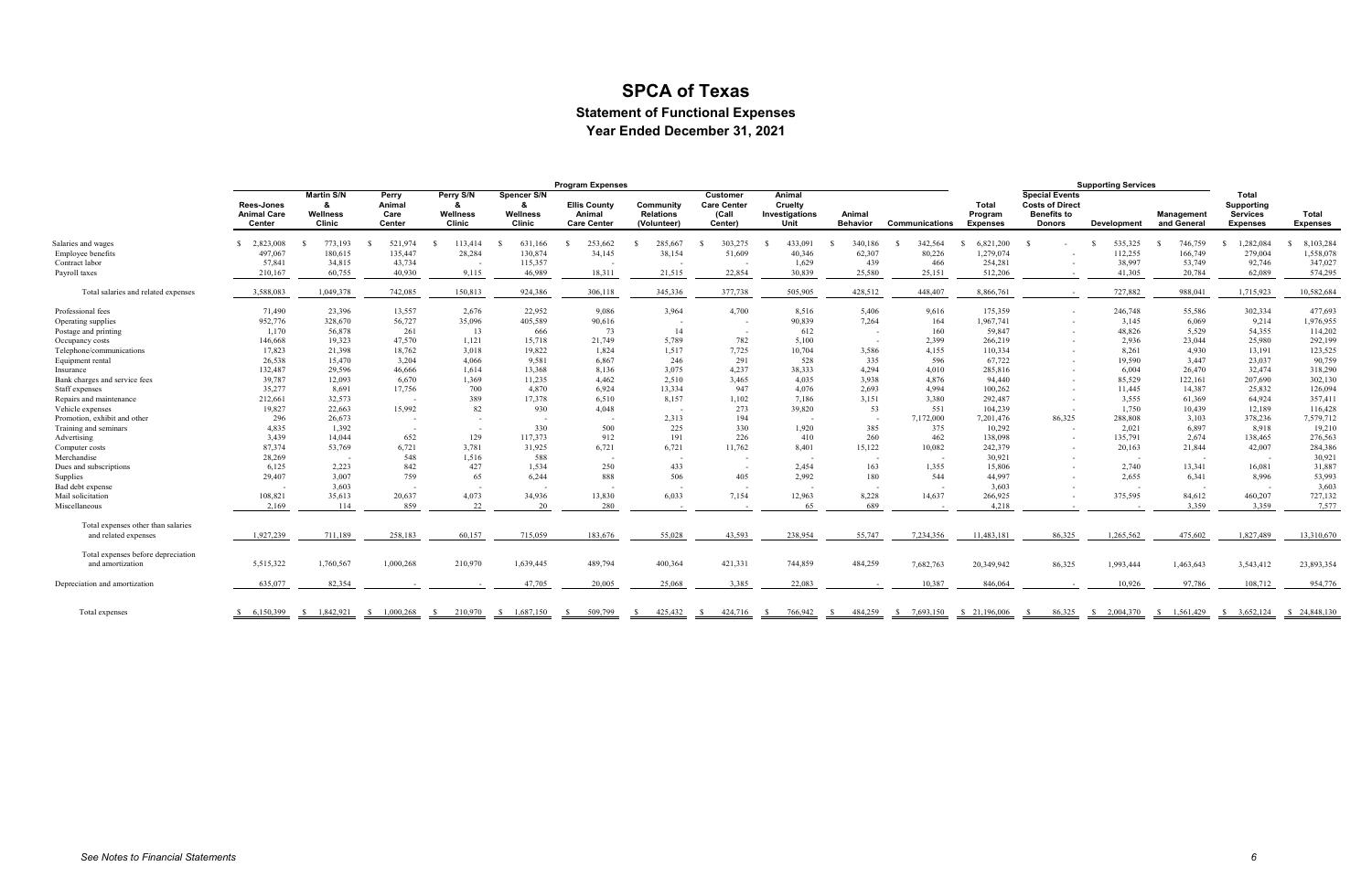### **Statement of Functional Expenses Year Ended December 31, 2020**

|                                     | <b>Program Expenses</b>                    |                                              |                                          |                                             |                                               |                                                     |                                              |                                                           | <b>Supporting Services</b>                  |                           |                       |                                     |                                                                                        |                    |                                  |                                                                  |                          |
|-------------------------------------|--------------------------------------------|----------------------------------------------|------------------------------------------|---------------------------------------------|-----------------------------------------------|-----------------------------------------------------|----------------------------------------------|-----------------------------------------------------------|---------------------------------------------|---------------------------|-----------------------|-------------------------------------|----------------------------------------------------------------------------------------|--------------------|----------------------------------|------------------------------------------------------------------|--------------------------|
|                                     | Rees-Jones<br><b>Animal Care</b><br>Center | <b>Martin S/N</b><br>&<br>Wellness<br>Clinic | Perry<br>Animal<br>Care<br><b>Center</b> | Perry S/N<br>&<br>Wellness<br><b>Clinic</b> | <b>Spencer S/N</b><br>&<br>Wellness<br>Clinic | <b>Ellis County</b><br>Animal<br><b>Care Center</b> | Community<br><b>Relations</b><br>(Volunteer) | <b>Customer</b><br><b>Care Center</b><br>(Call<br>Center) | Animal<br>Cruelty<br>Investigations<br>Unit | Animal<br><b>Behavior</b> | <b>Communications</b> | Total<br>Program<br><b>Expenses</b> | <b>Special Events</b><br><b>Costs of Direct</b><br><b>Benefits to</b><br><b>Donors</b> | <b>Development</b> | <b>Management</b><br>and General | <b>Total</b><br>Supporting<br><b>Services</b><br><b>Expenses</b> | Total<br><b>Expenses</b> |
| Salaries and wages                  | \$2,325,016                                | 1,512,734                                    | 944,746                                  | 361,046                                     | 606,454                                       | 75,736                                              | 369,273                                      | 293,897                                                   | 385,208                                     | 371,371                   | 377,768               | 7,623,249                           |                                                                                        | 552,936            | 813,939                          | 1,366,875                                                        | 8,990,124                |
| Employee benefits                   | 449,161                                    | 382,124                                      | 209,078                                  | 56,098                                      | 122,489                                       | 5,736                                               | 59,497                                       | 50,665                                                    | 41,096                                      | 82,376                    | 85,676                | 1,543,996                           |                                                                                        | 103,362            | 167,833                          | 271,195                                                          | 1,815,191                |
| Contract labor                      | 2,702                                      | 10,706                                       | 114,076                                  | 7,895                                       | 32,998                                        | 50,668                                              |                                              |                                                           | 4.075                                       | 860                       |                       | 223,980                             |                                                                                        | 51,996             | 18,454                           | 70,450                                                           | 294,430                  |
| Payroll taxes                       | 177,044                                    | 116,999                                      | 69,930                                   | 27,952                                      | 43,504                                        | 5,375                                               | 27,758                                       | 24,070                                                    | 28,629                                      | 27,431                    | 27,936                | 576,628                             |                                                                                        | 35,608             | 12,514                           | 48,122                                                           | 624,750                  |
| Total salaries and related expenses | 2,953,923                                  | 2,022,563                                    | 1,337,830                                | 452,991                                     | 805,445                                       | 137,515                                             | 456,528                                      | 368,632                                                   | 459,008                                     | 482.038                   | 491.380               | 9.967.853                           |                                                                                        | 743,902            | 1,012,740                        | 1,756,642                                                        | 11,724,495               |
| Professional fees                   | 69,476                                     | 49,664                                       | 27,957                                   | 13,774                                      | 22,090                                        | 8,052                                               | 6,531                                        | 5,116                                                     | 7,943                                       | 7,121                     | 10,643                | 228,367                             |                                                                                        | 311,798            | 67,386                           | 379,184                                                          | 607,551                  |
| Operating supplies                  | 779,445                                    | 582,217                                      | 220,656                                  | 147,774                                     | 290,656                                       | 28,455                                              | 2,613                                        | $\overline{\phantom{a}}$                                  | 29,669                                      | 9,147                     | $\sim$                | 2,090,632                           |                                                                                        | 2,640              | 12,039                           | 14,679                                                           | 2,105,311                |
| Postage and printing                | 1,022                                      | 60,497                                       | 632                                      | 55                                          | 188                                           | $\sim$                                              | 64                                           | $\sim$                                                    | 151                                         | $\sim$                    | 24                    | 62,633                              |                                                                                        | 61,439             | 6,061                            | 67,500                                                           | 130,133                  |
| Occupancy costs                     | 144,963                                    | 18,707                                       | 57,372                                   | 5,973                                       | 15,188                                        | 6,158                                               | 5,812                                        | 773                                                       | 5,144                                       |                           | 2,372                 | 262,462                             |                                                                                        | 2,902              | 23,584                           | 26,486                                                           | 288,948                  |
| Telephone/communications            | 14,539                                     | 25,366                                       | 11,362                                   | 7,385                                       | 15,372                                        | 4,385                                               | 1,250                                        | 6,621                                                     | 11,367                                      | 3,417                     | 3,765                 | 104,829                             |                                                                                        | 6,482              | 4,021                            | 10,503                                                           | 115,332                  |
| Equipment rental                    | 35,299                                     | 12,384                                       | 8,243                                    | 11,679                                      | 20,384                                        | 885                                                 | 311                                          | 243                                                       | 378                                         | 339                       | 506                   | 90,651                              |                                                                                        | 14,832             | 3,205                            | 18,037                                                           | 108,688                  |
| Insurance                           | 111,256                                    | 34,101                                       | 36,901                                   | 7,096                                       | 13,461                                        | 780                                                 | 6,252                                        | 3,371                                                     | 31,693                                      | 4.880                     | 2,995                 | 252,786                             |                                                                                        | 4,142              | 12,024                           | 16,166                                                           | 268,952                  |
| Bank charges and service fees       | 30,336                                     | 15,969                                       | 12,024                                   | 4,430                                       | 8,440                                         | 3,178                                               | 2,603                                        | 2,820                                                     | 2,960                                       | 3,517                     | 4,023                 | 90,300                              |                                                                                        | 80,940             | 19,292                           | 100,232                                                          | 190,532                  |
| Staff expenses                      | 14,124                                     | 5,586                                        | 18,431                                   | 2,444                                       | 3,283                                         | 3,206                                               | 7,825                                        | 833                                                       | 7,882                                       | 2,377                     | 9,023                 | 75,014                              |                                                                                        | 9,637              | 1,709                            | 11,346                                                           | 86,360                   |
| Repairs and maintenance             | 167,984                                    | 26,282                                       | 31,678                                   | 4,290                                       | 14,660                                        | 77,071                                              | 6,636                                        | 883                                                       | 5,759                                       |                           | 2,709                 | 337,952                             |                                                                                        | 3,141              | 55,052                           | 58,193                                                           | 396,145                  |
| Vehicle expenses                    | 5,168                                      | 10,698                                       | 8,108                                    | $\sim$                                      | 792                                           | 576                                                 | $\sim$                                       | $\sim$                                                    | 12,757                                      | 380                       | 738                   | 39,217                              | $\sim$                                                                                 | 918                | 47,292                           | 48,210                                                           | 87,427                   |
| Promotion, exhibit and other        | $\overline{\phantom{a}}$                   | 15,885                                       |                                          | $\sim$                                      | $\sim$                                        | 1,045                                               | 1,688                                        | $\sim$                                                    | $\sim$                                      | $\sim$                    | 5,902,073             | 5,920,691                           | 14,970                                                                                 | 200,475            | $\sim$ $-$                       | 215,445                                                          | 6,136,136                |
| Training and seminars               | 4,493                                      | 1,475                                        | 1,169                                    | 245                                         | 598                                           | 295                                                 | 332                                          | $\overline{\phantom{a}}$                                  | 550                                         | 946                       | 277                   | 10.380                              |                                                                                        | 2,224              | 19,742                           | 21,966                                                           | 32,346                   |
| Advertising                         | 2,648                                      | 87,114                                       | 1,066                                    | 525                                         | 86,062                                        | 307                                                 | 418                                          | 195                                                       | 303                                         | 271                       | 406                   | 179,315                             |                                                                                        | 68,654             | 2,569                            | 71,223                                                           | 250,538                  |
| Computer costs                      | 53,282                                     | 38,544                                       | 18,138                                   | 10,203                                      | 20,406                                        | 3,401                                               | 4,535                                        | 10,203                                                    | 11,337                                      | 10,203                    | 6,802                 | 187,054                             |                                                                                        | 12,470             | 14,738                           | 27,208                                                           | 214,262                  |
| Merchandise                         | 22,518                                     | 1,811                                        | 7,951                                    | 1,013                                       | 1,807                                         | $\sim$                                              | $\sim$                                       |                                                           | $\sim$                                      |                           |                       | 35,100                              |                                                                                        | $\sim$             |                                  | $\sim$                                                           | 35,100                   |
| Dues and subscriptions              | 5,090                                      | 5,841                                        | 1,718                                    | 2,630                                       | 4,296                                         | 138                                                 | 1,158                                        | $\sim$                                                    | 1,065                                       | 256                       | 4,421                 | 26,613                              |                                                                                        | 6,204              | 15,369                           | 21,573                                                           | 48,186                   |
| Supplies                            | 24,056                                     | 4,873                                        | 9,409                                    | 356                                         | 6,886                                         | 1,756                                               | 298                                          | 179                                                       | 1,379                                       | 408                       | 213                   | 49,813                              |                                                                                        | 2,058              | 9,440                            | 11,498                                                           | 61,311                   |
| Bad debt expense                    |                                            | 10,468                                       |                                          | 3,490                                       | 3,490                                         |                                                     |                                              |                                                           |                                             |                           |                       | 17,448                              |                                                                                        |                    |                                  | $\sim$                                                           | 17,448                   |
| Mail solicitation<br>Miscellaneous  | 84,295<br>950                              | 60,257<br>987                                | 33,921<br>393                            | 16,712<br>144                               | 26,802<br>400                                 | 38,298<br>8,743                                     | 7,924<br>25                                  | 6,207                                                     | 9,637<br>752                                | 8,640<br>317              | 12,914<br>95          | 305,607<br>12,806                   |                                                                                        | 378,306<br>2,250   | 81,760<br>2,994                  | 460,066<br>5,244                                                 | 765,673<br>18,050        |
| Total expenses other than salaries  |                                            |                                              |                                          |                                             |                                               |                                                     |                                              |                                                           |                                             |                           |                       |                                     |                                                                                        |                    |                                  |                                                                  |                          |
| and related expenses                | 1,570,944                                  | 1,068,726                                    | 507,129                                  | 240,218                                     | 555,261                                       | 186,729                                             | 56,275                                       | 37,444                                                    | 140,726                                     | 52,219                    | 5,963,999             | 10,379,670                          | 14,970                                                                                 | 1,171,512          | 398,277                          | 1,584,759                                                        | 11,964,429               |
| Total expenses before depreciation  |                                            |                                              |                                          |                                             |                                               |                                                     |                                              |                                                           |                                             |                           |                       |                                     |                                                                                        |                    |                                  |                                                                  |                          |
| and amortization                    | 4,524,867                                  | 3,091,289                                    | 1,844,959                                | 693,209                                     | 1,360,706                                     | 324,244                                             | 512,803                                      | 406,076                                                   | 599,734                                     | 534,257                   | 6,455,379             | 20,347,523                          | 14,970                                                                                 | 1,915,414          | 1,411,017                        | 3,341,401                                                        | 23,688,924               |
| Depreciation and amortization       | 680,687                                    | 87,124                                       | 124,024                                  | 12,584                                      | 51,161                                        | 21,455                                              | 27,289                                       | 3,631                                                     | 23,683                                      |                           | 11,140                | 1,042,778                           |                                                                                        | 12,914             | 104,871                          | 117,785                                                          | 1,160,563                |
| Total expenses                      | 5,205,554                                  | $\frac{1}{2}$ 3,178,413                      | \$ 1,968,983                             | 705,793<br>- S                              | \$1,411,867                                   | 345,699<br>- S                                      | 540,092<br>-S                                | 409,707<br>- S                                            | 623,417<br>- S                              | 534,257<br>- S            | \$ 6,466,519          | \$ 21,390,301                       | 14,970<br>- S -                                                                        | 1,928,328<br>- S   | \$1,515,888                      | \$3,459,186                                                      | \$24,849,487             |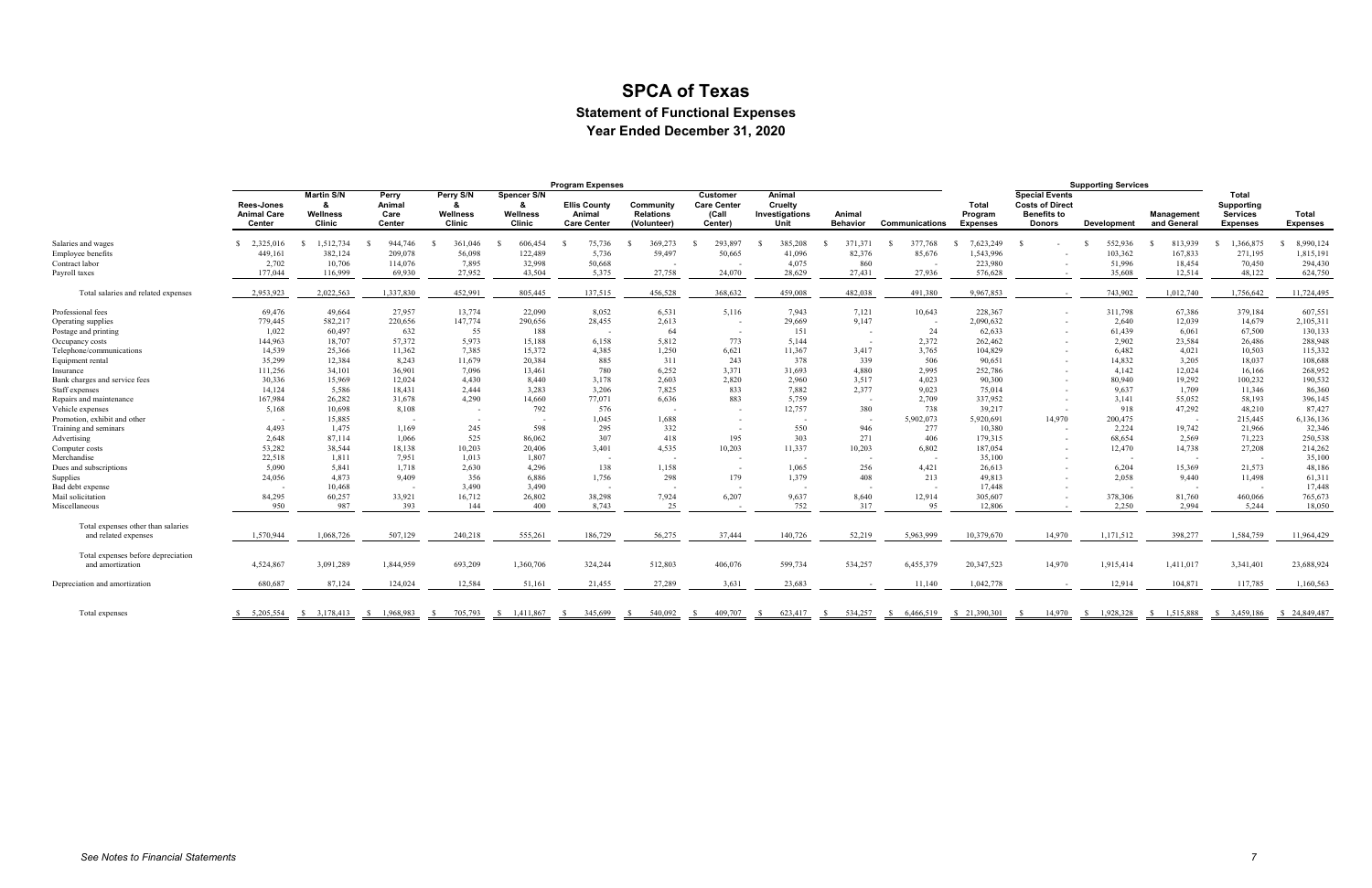### **Statements of Cash Flows Years Ended December 31, 2021 and 2020**

|                                                            | 2021            | 2020             |
|------------------------------------------------------------|-----------------|------------------|
| <b>Operating Activities</b>                                |                 |                  |
| Change in net assets                                       | \$<br>1,432,403 | 3,809,715<br>\$. |
| Items not requiring (providing) cash                       |                 |                  |
| Depreciation and amortization                              | 954,776         | 1,160,563        |
| (Gain)/loss on disposal of fixed assets                    | 37,130          | (16,714)         |
| Donated securities                                         | 108,746         | 2,042,491        |
| Net realized and unrealized gain on investments            | (1,481,966)     | (2,025,259)      |
| Forgiveness of Paycheck Protection Program Loan            | (2,188,000)     |                  |
| Bad debt expense                                           | 3,603           | 17,448           |
| Changes in                                                 |                 |                  |
| Contributions and accounts receivable                      | 1,195,037       | (75, 222)        |
| Annuities receivable                                       |                 | 576,285          |
| Inventories, net                                           | 61,261          | 103,542          |
| Prepaid expenses                                           | (14,808)        | (52, 528)        |
| Accounts payable                                           | 4,485           | (224, 234)       |
| Accrued expenses                                           | (128, 436)      | (277, 388)       |
| Refundable advances                                        | 144,660         | (383, 883)       |
| Paycheck Protection Program funding                        | 1,500,000       | 2,188,000        |
| Net cash provided by operating activities                  | 1,628,891       | 6,842,816        |
| <b>Investing Activities</b>                                |                 |                  |
| Purchase of property and equipment                         | (283, 193)      | (96, 805)        |
| Proceeds from sale of property and equipment               |                 | 17,300           |
| Proceeds from sale of investments                          | 5,521,151       | 388,298          |
| Purchase of investments                                    | (6, 287, 127)   | (8, 498, 347)    |
| Net cash used in investing activities                      | (1,049,169)     | (8,189,554)      |
| <b>Increase (Decrease) in Cash and Cash Equivalents</b>    | 579,722         | (1,346,738)      |
| Cash and Cash Equivalents, Beginning of Year               | 2,242,215       | 3,588,953        |
| <b>Cash and Cash Equivalents, End of Year</b>              | 2,821,937<br>S. | 2,242,215<br>\$  |
| <b>Supplemental Information</b><br><b>Noncash Activity</b> |                 |                  |
| Contributions of in-kind services and materials            | \$<br>7,390,295 | \$<br>6,324,839  |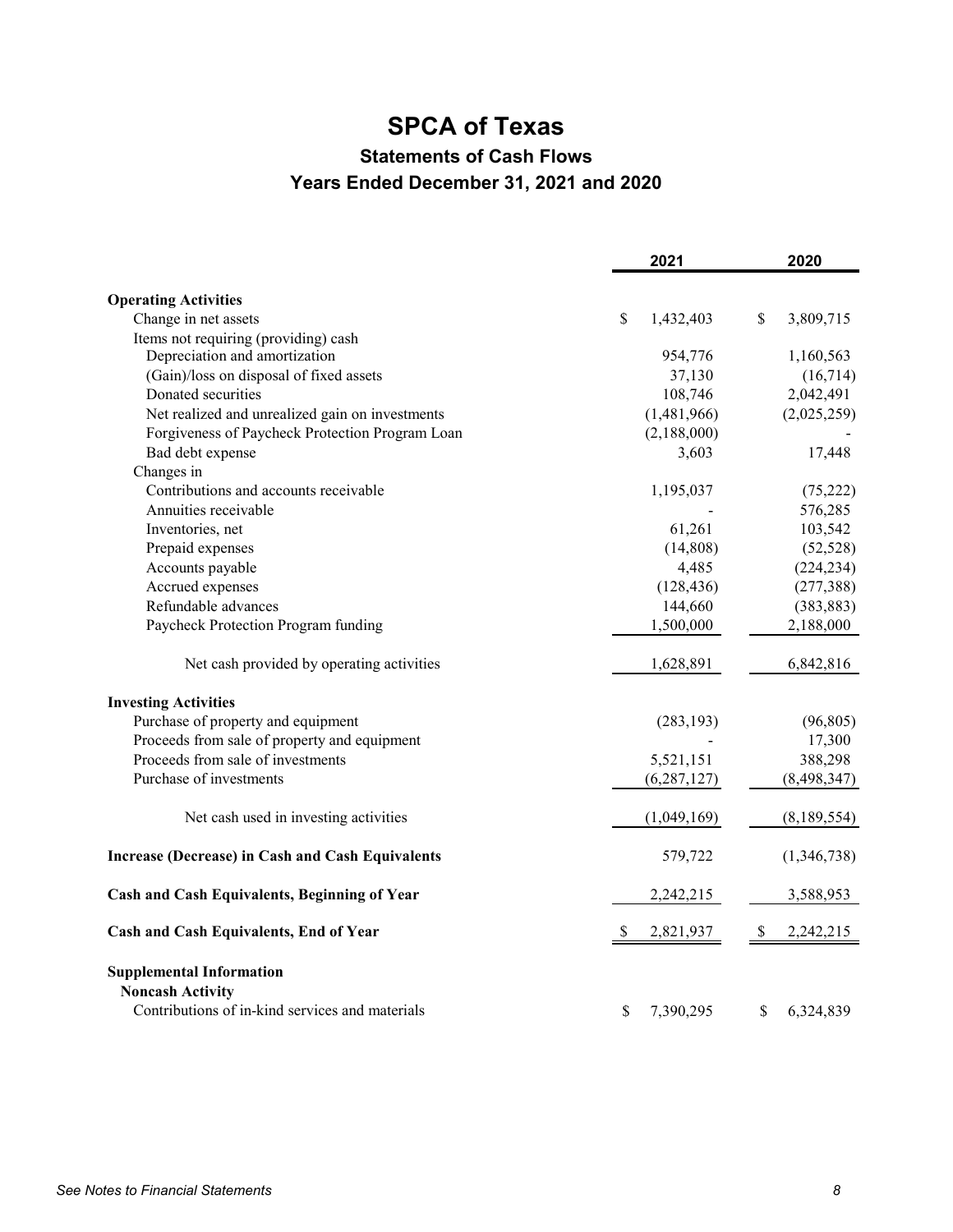### **Note 1: Nature of Operations and Summary of Significant Accounting Policies**

#### *Nature of Operations*

The SPCA of Texas (SPCA) is dedicated to providing every animal exceptional care and a loving home. Incorporated by the Texas State Charter on September 22, 1938, the SPCA of Texas is over 80 years old but traces its roots to the late nineteenth century. In 1993, the Dallas SPCA, based in Dallas County, and the Humane Society of Texas, based in Collin County, merged to become the SPCA of Texas.

The SPCA of Texas is the leading animal welfare agency in North Texas. The not-for-profit, 501(c)(3) organization operates two animal shelters, two spay/neuter clinics, an animal rescue center, two mobile spay/neuter and wellness vehicles and a mobile adoption vehicle, all located in Dallas, Collin and Ellis Counties. The SPCA of Texas' adoption program, including the two shelters and a vibrant mobile/offsite adoptions program, finds homes for more than 2,600 animals each year. The organization does not euthanize animals for lack of space and does not place time limits on animals housed in its shelters.

The SPCA of Texas' two public veterinary clinics and two mobile spay/neuter and wellness vehicles provide high-quality pet care at affordable prices and collaborate with pet owners who would otherwise not be able to afford those services. These clinics work together with community partners to spay or neuter, vaccinate and provide wellness care for tens of thousands of animals each year.

Additionally, the SPCA of Texas maintains an Animal Cruelty Investigations Unit, which performs more than 1,100 animal cruelty/neglect investigations and follow-ups every year, and rescues more than 1,200 each year, from several North Texas counties and beyond.

A robust Volunteer program assists in many ways in the shelter and the community, including animal care, animal behavior and enrichment, foster care, animal photography, administrative support, and more. Additionally, SPCA of Texas Behavior staff and trained volunteers provide animal critical behavioral care on a daily basis, including behavior assessments, socialization, and obedience training and play and enrichment.

Giving to the SPCA of Texas is an investment. As a four star-rated charity on Charity Navigator and GuideStar Platinum charity, donors can be confident in good governance, sound fiscal management, and commitment to accountability and transparency. A host of fundraising programs, as well as the SPCA of Texas' four signature events (Paws Cause; Strut Your Mutt, the Race to End Animal Cruelty; Fur Ball; and Home for the Holidays/Bark + Build) help make the organization's animal care work possible. Giving opportunities include general giving, honor and memorial gifts, foundation gifts, corporate sponsorships, charitable bequests, affinity programs, and more.

The SPCA of Texas is not affiliated with the American Society for the Prevention of Cruelty to Animals or any other humane society and does not receive general operating funds from the City of Dallas, State of Texas, federal government or any other national humane organization.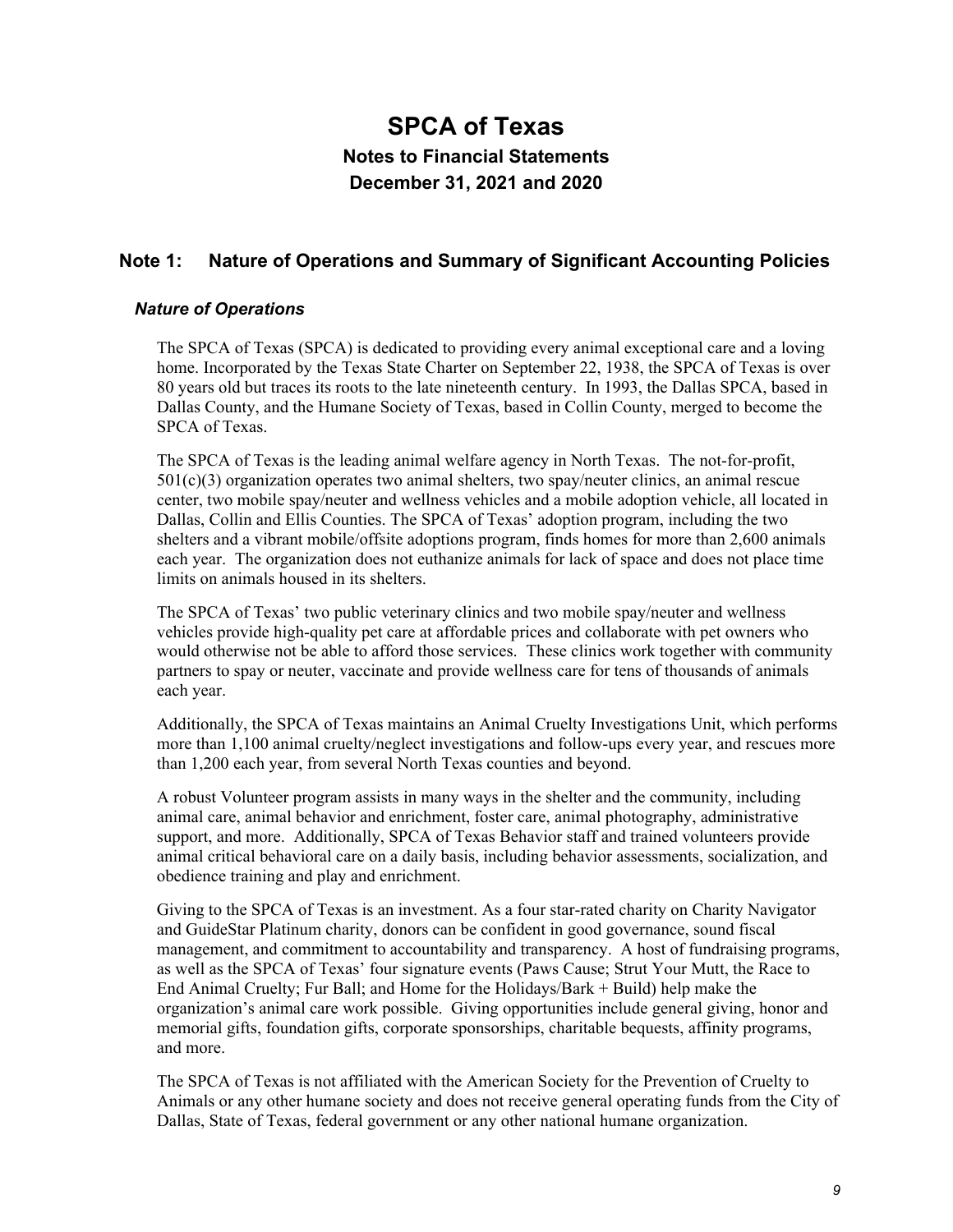#### *Use of Estimates*

The preparation of financial statements in conformity with accounting principles generally accepted in the United States of America requires management to make estimates and assumptions that affect the reported amounts of assets and liabilities, and disclosure of contingent assets and liabilities at the date of the financial statements and the reported amounts of revenues, expenses gains, losses, and other changes in net assets during the reporting period. Actual results could differ from those estimates.

#### *Cash and Cash Equivalents*

SPCA considers all liquid investments with original maturities of three months or less to be cash equivalents. At December 31, 2021, SPCA's cash accounts exceeded federally insured limits by approximately \$2,500,000. Uninvested cash and cash equivalents included in investment accounts, including endowment accounts and accounts restricted internally by the Board of Directors (Board), are not considered to be cash and cash equivalents.

#### *Investments and Net Investment Return*

Investments in all debt securities and equity securities, including brokered certificates of deposit, bond mutual funds, and equity mutual funds, having a readily determinable fair value are carried at fair value. Net investment return includes dividends and interest and realized and unrealized gains and losses on investments carried at fair value, net of related expenses.

Investment return that is initially restricted by donor stipulation and for which the restriction will be satisfied in the same year is included in net assets without donor restrictions. Other investment return is reflected in the statements of activities with or without donor restrictions based upon the existence and nature of any donor or legally imposed restrictions.

SPCA maintains pooled investment accounts for its endowments. Investment income and realized and unrealized gains and losses from securities in the pooled investment accounts are allocated monthly to the individual endowments based on the relationship of the fair value of the interest of each endowment to the total fair value of the pooled investments accounts, as adjusted for additions to or deductions from those accounts.

#### *Inventories*

Inventories, consisting of supplies to be used in operations and gift shop merchandise, are stated at the lower of cost or net realizable value. Costs of inventories are determined using the first-in, first-out method.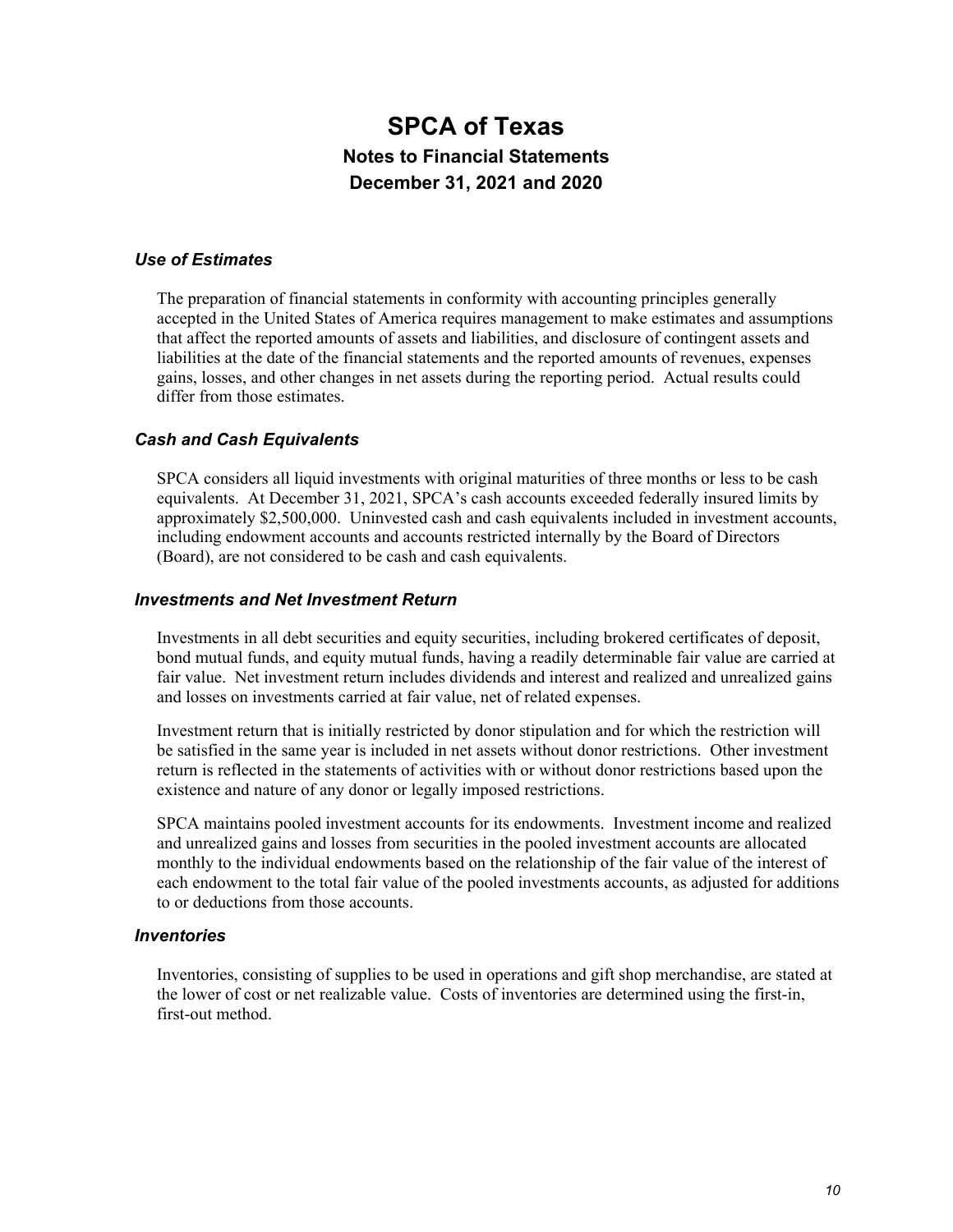#### *Property and Equipment*

Property and equipment are stated at cost less accumulated depreciation and amortization. Donated property and equipment are stated at fair value as of the date of the donation. The SPCA's policy is to expense repairs and maintenance and all items under \$2,000. Depreciation is charged to expense using the straight-line method over the estimated useful life of each asset. Leasehold improvements are amortized over the shorter of the lease term or their respective estimated useful lives. The estimated useful lives for each major depreciable classification of property and equipment are as follows:

| <b>Buildings</b>       | $7 - 31$ 1/2 years |
|------------------------|--------------------|
| Leasehold improvements | $7 - 31$ 1/2 years |
| Equipment              | $5 - 15$ years     |
| Motor vehicles         | $5 - 7$ years      |

#### *Long-lived Asset Impairment*

The SPCA evaluates the recoverability of the carrying value of long-lived assets whenever events or circumstances indicate the carrying amount may not be recoverable. If a long-lived asset is tested for recoverability and the undiscounted estimated future cash flows expected to result from the use and eventual disposition of the asset is less than the carrying amount of the asset, the asset cost is adjusted to fair value and an impairment loss is recognized as the amount by which the carrying amount of a long-lived asset exceeds it fair value. No asset impairment was recognized during the years ended December 31, 2021 and 2020.

#### *Net Assets*

Net assets, revenues, gains, and losses are classified based on the existence or absence of donor restrictions.

Net assets without donor restrictions are available for use in general operations and not subject to donor restrictions. The governing board has designated, from net assets without donor restrictions, net assets for an operating reserve and board-designated endowment.

Net assets with donor restrictions are subject to donor restrictions. Some restrictions are temporary in nature, such as those that will be met by the passage of time or other events specified by the donor. Other restrictions are perpetual in nature, where the donor stipulates that resources be maintained in perpetuity.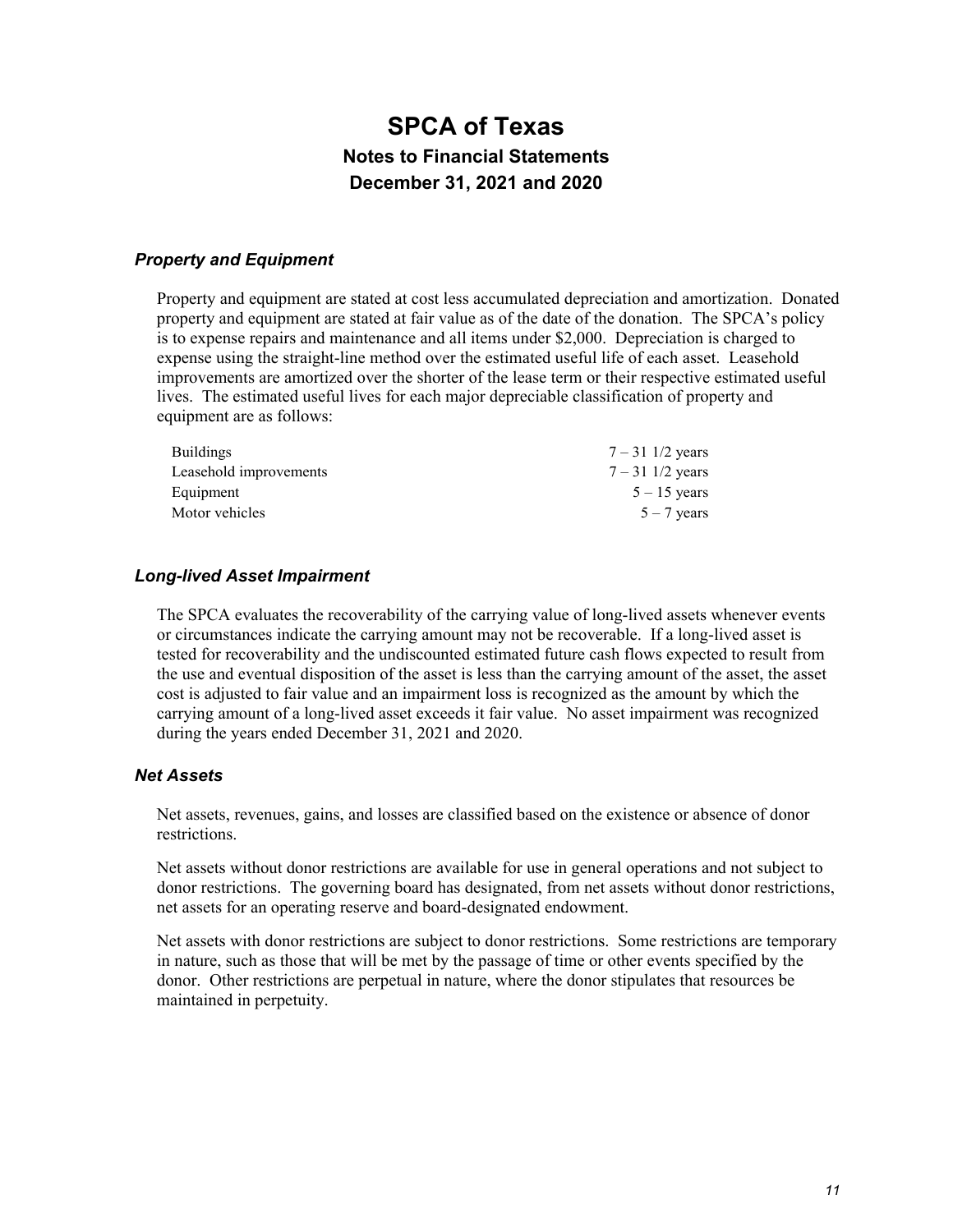#### *Revenue Recognition*

#### *Contributions and Contributions Receivable*

Contributions are provided to SPCA either with or without restrictions placed on the gift by the donor. Revenues and net assets are separately reported to reflect the nature of those gifts – with or without donor restrictions. The value recorded for each contribution is recognized as follows:

| Nature of the Gift                                                                                                                               | <b>Value Recognized</b>                                                                                                                     |
|--------------------------------------------------------------------------------------------------------------------------------------------------|---------------------------------------------------------------------------------------------------------------------------------------------|
| Conditional gifts, with or without restriction<br>Gifts that depend on SPCA overcoming a<br>donor-imposed barrier to be entitled to the<br>funds | Not recognized until the gift becomes<br>unconditional, <i>i.e.</i> the donor-imposed barrier<br>is met                                     |
| Unconditional gifts, with or without restriction<br>Received at date of gift – cash and other<br>assets                                          | Fair value                                                                                                                                  |
| Received at date of $g$ ift – property,<br>equipment and long-lived assets                                                                       | Estimated fair value                                                                                                                        |
| Expected to be collected within one year                                                                                                         | Net realizable value                                                                                                                        |
| Collected in future years                                                                                                                        | Initially reported at fair value, if material,<br>determined using the discounted present value<br>of estimated future cash flows technique |

When a donor stipulated time restriction ends or purpose restriction is accomplished, net assets with donor restrictions are reclassified to net assets without donor restrictions and reported in the statements of activities as net assets released from restrictions. Absent explicit donor stipulations for the period of time that long-lived assets must be held, expirations of restrictions for gifts of land, buildings, equipment, and other long-lived assets are reported when those assets are placed in service.

Gifts, both conditional and unconditional, having donor stipulations which are satisfied in the period the gift is received are reported as revenue and net assets without donor restrictions.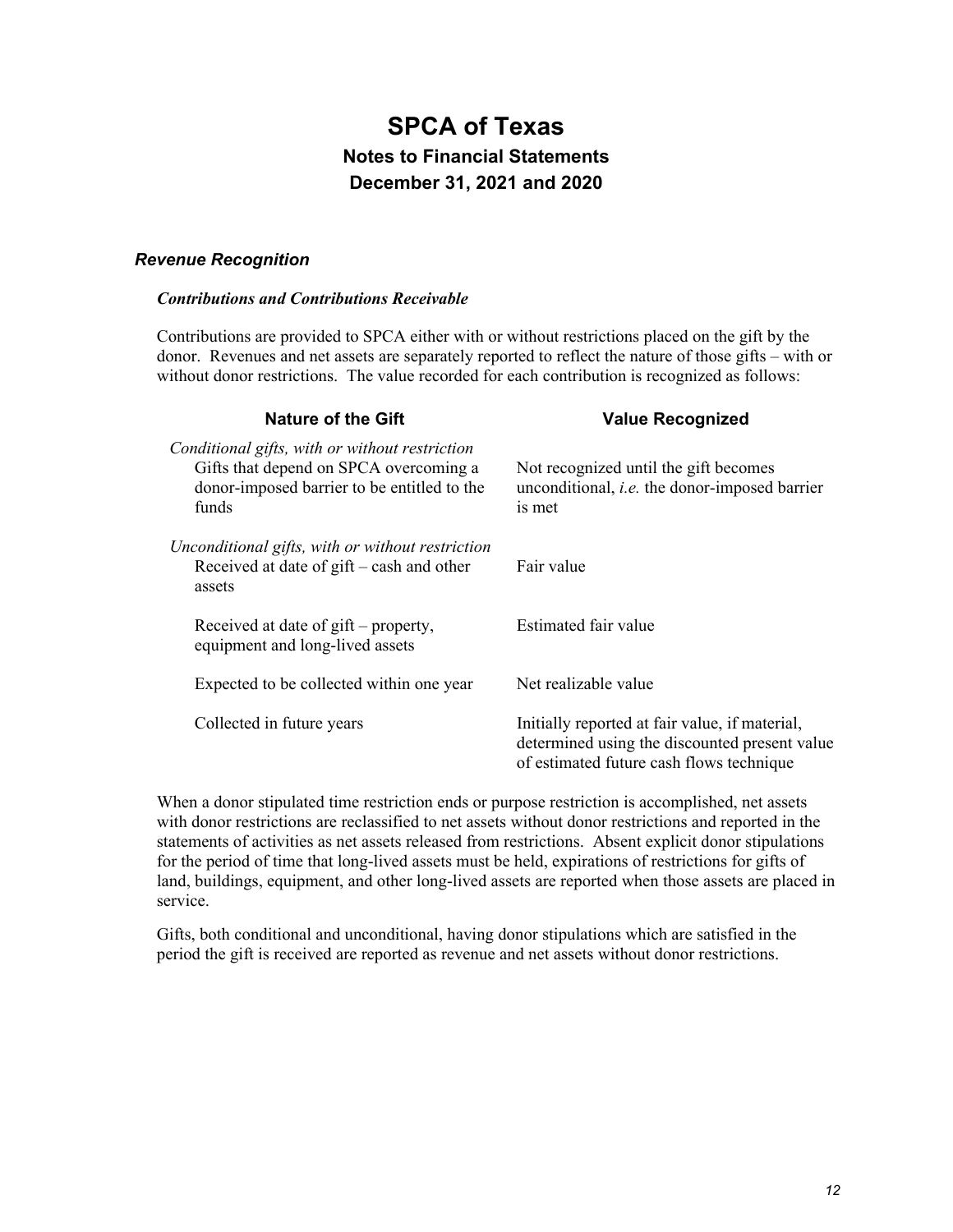#### *In-kind Services and Materials*

In-kind services and materials include contributed services and in-kind contributions.

Contributions of services are recognized as revenue at their estimated fair value only when the services received create or enhance nonfinancial assets or require specialized skills possessed by the individuals providing the service and the service would typically need to be purchased if not donated. During the years ended December 31, 2021 and 2020, SPCA received \$7,297,865 and \$6,094,848, respectively, of contributed services. Of this, \$7,172,000 and \$5,890,192 are in-kind media donation values for the years ended December 31, 2021 and 2020, respectively.

In addition to contributed services and cash contributions, SPCA receives in-kind contributions from various donors. It is the policy of SPCA to record the estimated fair value of certain in-kind donations as an expense in its financial statements, and similarly increase contribution revenue by the same amount. During the years ended December 31, 2021 and 2020, SPCA received \$92,430 and \$229,991, respectively, of in-kind contributions.

#### *Direct Mail Programs, Memorials, and Bequests*

Direct mail programs, memorials, and bequests revenues are recognized when the gift becomes unconditional.

#### *Special Events*

SPCA conducts special fundraising events, including galas and walks. Registration or participation fees, ticket sales and sponsorships, are included in special event revenue. In addition, contributions raised in conjunction with events are included as special event revenue. The cost of the direct benefit to donors that the participant receives at such events is presented on the statements of activities within supporting services expenses. All other expenses related to special events are included in development expenses.

#### *Income Taxes*

The SPCA is exempt from income taxes under Section 501 of the Internal Revenue Code and a similar provision of state franchise tax law. However, the SPCA is subject to federal income tax on any unrelated business taxable income. The SPCA files tax returns in the U.S. federal jurisdiction.

#### *Advertising and Promotion*

Advertising and promotion costs are expensed as incurred. Total advertising and promotion costs for the years ended December 31, 2021 and 2020, were \$7,856,275 and \$6,386,674, respectively, and are included in advertising and promotion, exhibit, and other expenses in the accompanying statements of functional expenses. Of this, \$7,172,000 and \$5,890,192 were in-kind media donation values for the years ended December 31, 2021 and 2020, respectively.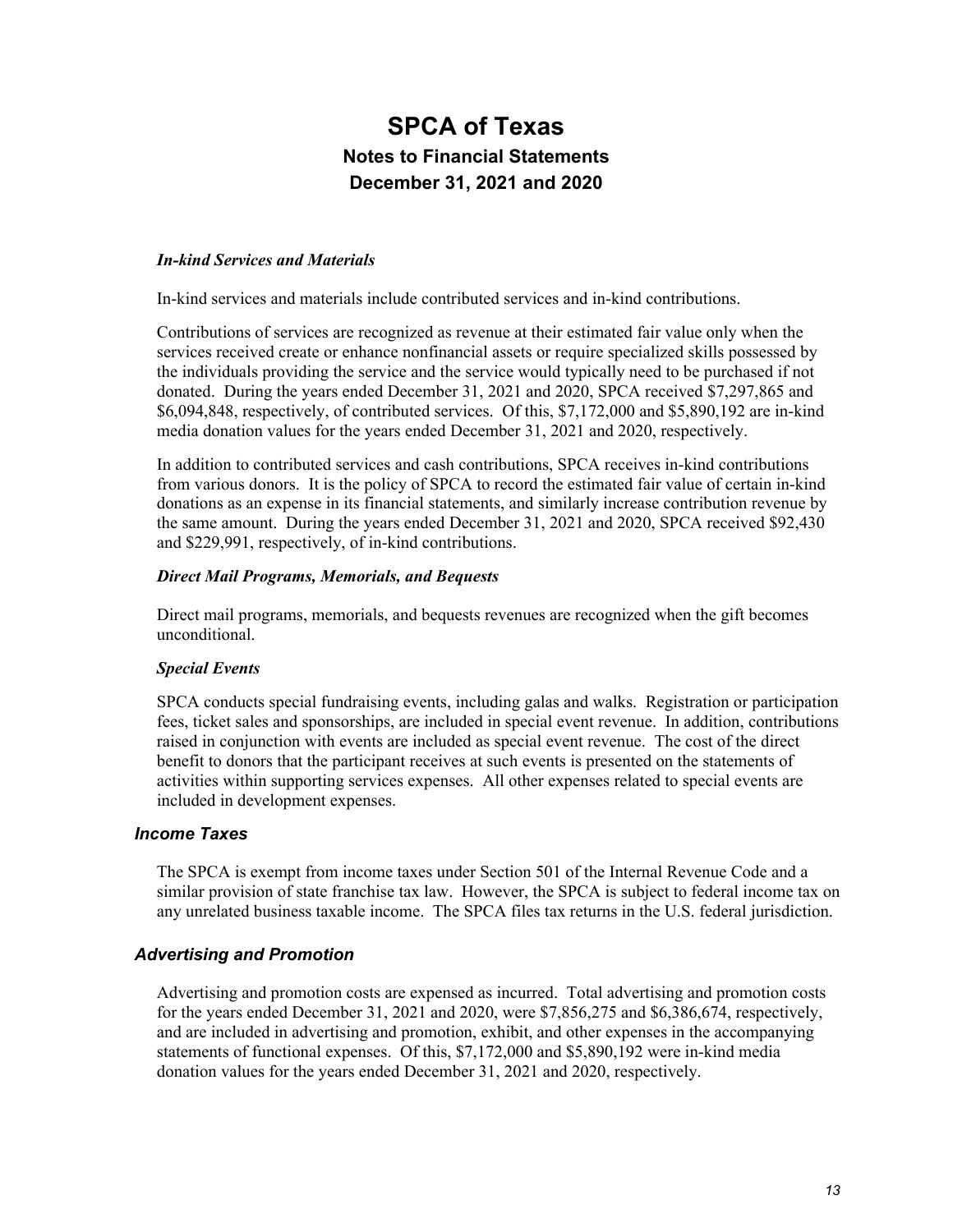#### *Functional Allocation of Expenses*

The costs of supporting the various programs and other activities have been summarized on a functional basis in the accompanying statements of activities. Certain costs have been allocated among the program, management and general and fundraising categories based on the relative payroll, headcount, square footage occupied and other methods.

#### *General Litigation*

SPCA is subject at times to litigation and other legal matters that arise in the normal course of business. Management is of the opinion that the disposition or ultimate resolution of such matters will not have a material adverse effect on the financial positions or change in net assets and cash flows of SPCA. Events could occur that would change this estimate materially in the near term.

#### *Performance Obligations*

Revenue is measured as the amount of consideration SPCA expects to receive in exchange for transferring distinct goods or providing services to customers or event attendees. SPCA's revenue generated from exchange transactions consists substantially of adoption fees and surgery and patient care. SPCA recognizes revenue when performance obligations under the terms of contracts with its customers or patients are satisfied, which occurs at a point in time and over time, respectively. See *Note 12.* 

### **Note 2: Investments and Net Investment Return**

Investments at December 31 consisted of the following:

|                                  | 2021            | 2020            |
|----------------------------------|-----------------|-----------------|
| Cash deposits                    | \$<br>1,102,048 | \$<br>1,386,875 |
| Brokered certificates of deposit | 685,862         | 585,471         |
| Bond mutual funds                | 13,037,312      | 12,188,685      |
| Equity mutual funds              | 13,446,784      | 11,971,779      |
|                                  | 28,272,006      | 26,132,810      |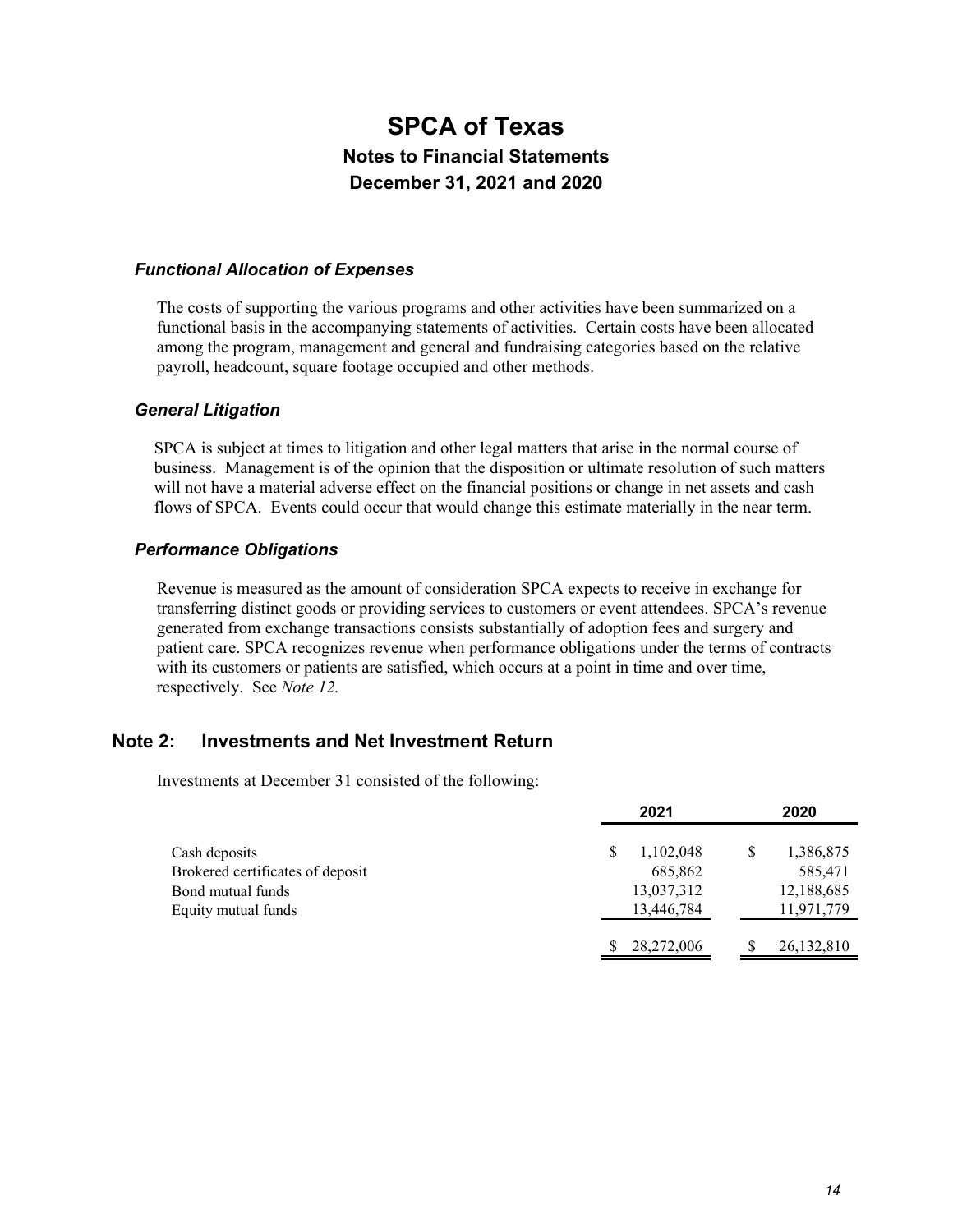Total net investment return is comprised of the following:

|                                                                            | 2021 |           |  | 2020      |  |  |
|----------------------------------------------------------------------------|------|-----------|--|-----------|--|--|
| Interest and dividend income                                               | S    | 562,194   |  | 489,043   |  |  |
| Management fees                                                            |      | (100,696) |  | (76, 399) |  |  |
| Net realized and unrealized gains<br>on investments reported at fair value |      | 1,481,966 |  | 2,025,259 |  |  |
|                                                                            |      | 1,943,464 |  | 2,437,903 |  |  |

### **Note 3: Contributions Receivable**

Contributions receivable consisted of the following:

|                                                                                                            | 2021    |              | 2020                 |
|------------------------------------------------------------------------------------------------------------|---------|--------------|----------------------|
| Unconditional contributions expected to be collected in<br>Due within one year<br>Due in one to five years | 429,774 | <sup>S</sup> | 1,474,045<br>150,000 |
|                                                                                                            | 429,774 |              | 1,624,045            |

Discounting to net present value is not material to the accompanying financial statements as a whole.

### **Note 4: Property and Equipment and Assets Held for Sale**

Property and equipment at December 31 consisted of:

|                                                | 2021          |   | 2020          |
|------------------------------------------------|---------------|---|---------------|
| Land                                           | \$<br>715,359 | S | 715,359       |
| Buildings and leasehold improvements           | 15,820,029    |   | 15,939,764    |
| Equipment                                      | 1,709,646     |   | 2,719,491     |
| Motor vehicles                                 | 1,737,214     |   | 1,825,773     |
|                                                | 19,982,248    |   | 21,200,387    |
| Less accumulated depreciation and amortization | (8,985,021)   |   | (9, 494, 447) |
|                                                | 10,997,227    |   | 11,705,940    |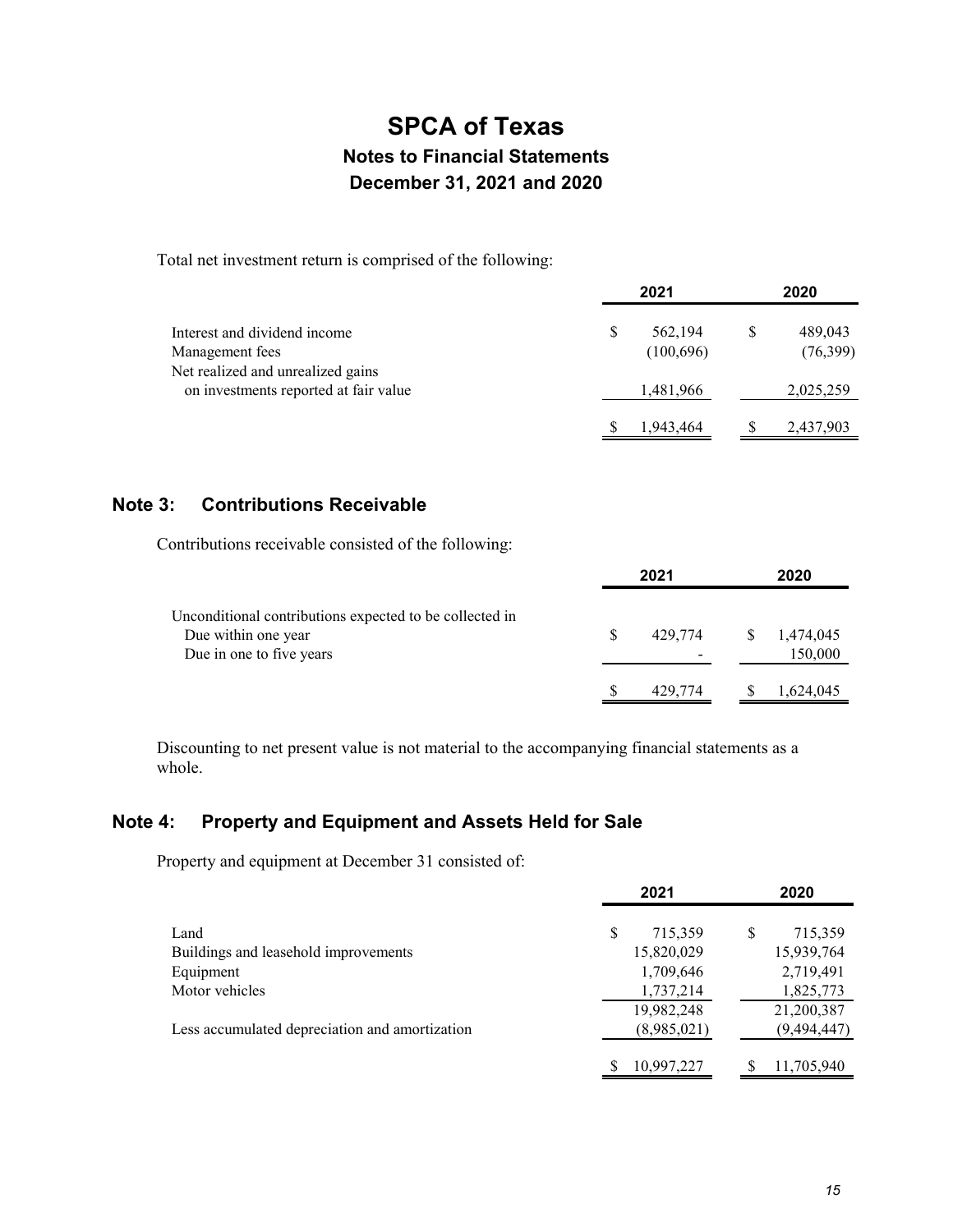As of December 31, 2021, SPCA was still actively seeking to sell a property that was a former branch location. The location is expected to sell for more than the current net asset value, and therefore no impairment value is necessary. The net carrying value of the property is \$2,446,709 and is recorded as assets held for sale in the accompanying statements of financial position. See *Note 13* for additional information.

### **Note 5: Net Assets With Donor Restriction**

#### *Net Assets With Donor Restriction*

Net assets with donor restrictions at December 31 are restricted for the following purposes or periods:

|                                                    | 2021 |           | 2020 |           |
|----------------------------------------------------|------|-----------|------|-----------|
| Subject to expenditure for specified purpose,      |      |           |      |           |
| passage of time, or both                           |      |           |      |           |
| Disaster preparedness and relief efforts           | \$   | 176,413   | \$   | 416,112   |
| Animal Cruelty Investigations Unit                 |      | 50,410    |      |           |
| <b>Community Pet Program</b>                       |      | 26,579    |      | 46,474    |
| <b>Shelter Program</b>                             |      | 17,058    |      | 91,510    |
| Rescue Center improvements and expenses            |      |           |      | 17,789    |
|                                                    |      | 270,460   |      | 571,885   |
| Endowments                                         |      |           |      |           |
| Earnings subject to SPCA endowment spending policy |      |           |      |           |
| and appropriation                                  |      |           |      |           |
| Restricted by donors for                           |      |           |      |           |
| David Ivan Perry Fund                              |      | 765,000   |      | 765,000   |
| <b>Baggarly Fund</b>                               |      | 414,785   |      | 414,785   |
|                                                    |      | 1,450,245 |      | 1,751,670 |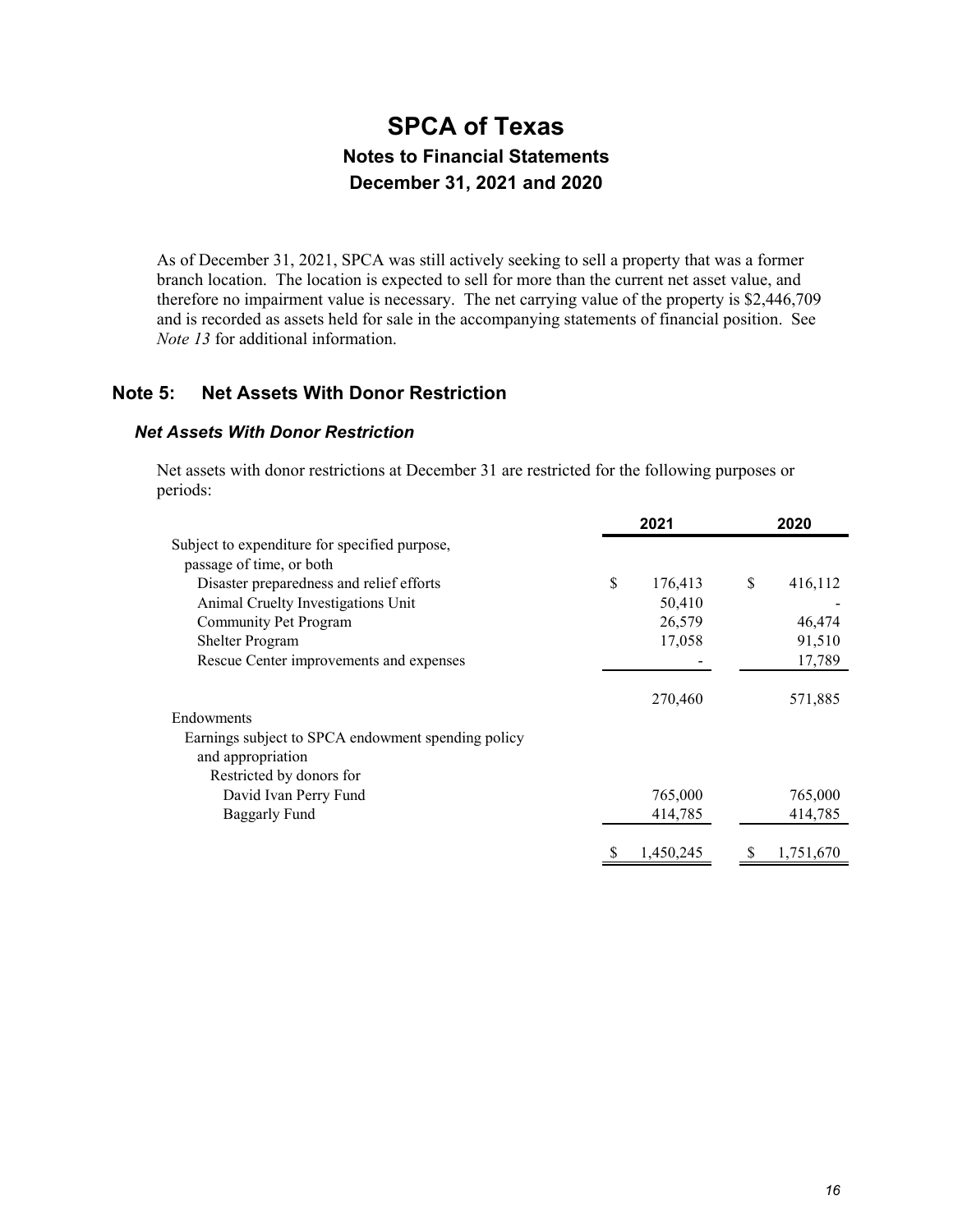#### *Net Assets Released from Restrictions*

Net assets were released from donor restrictions by incurring expenses satisfying the restricted purposes or by occurrence of other events specified by donors.

|                                          |   | 2021    | 2020    |
|------------------------------------------|---|---------|---------|
| Purpose restrictions accomplished        |   |         |         |
| Disaster preparedness and relief efforts | S | 279,699 | 102,394 |
| Shelter program expenses                 |   | 139,451 | 106,112 |
| Community pet program                    |   | 92,396  | 365,304 |
| Animal Cruelty Investigations Unit       |   | 24,590  |         |
| Rescue center improvements and expenses  |   | 17,789  | 20,906  |
|                                          |   |         |         |
|                                          |   | 553,925 | 594,716 |

### **Note 6: Endowments**

The SPCA's endowments consist of three funds established for a variety of purposes. The endowments include both donor-restricted endowment funds and funds designated by the Board to function as endowments (board-designated endowment funds). The donor-restricted David Ivan Perry Fund and Baggarly Fund do not have purpose restrictions on the endowment earnings. As required by accounting principles generally accepted in the United States of America (GAAP), net assets associated with endowment funds, including board-designated endowment funds, are classified and reported based on the existence or absence of donor-imposed restrictions.

The Board has interpreted the Uniform Prudent Management of Institutional Funds Act as adopted by the State of Texas (UPMIFA) as requiring preservation of the fair value of the original gift as of the gift date of the donor-restricted endowment funds absent explicit donor stipulations to the contrary. As a result of this interpretation, the SPCA classifies as net assets with donor restriction as: (a) the original value of gifts donated to the permanent endowment, (b) the original value of subsequent gifts to the permanent endowment, and (c) accumulations to the permanent endowment made in accordance with the direction of the applicable donor gift instrument at the time the accumulation is added to the fund. The remaining portion of donor-restricted endowment fund is classified as net assets with donor restriction until those amounts are appropriated for expenditure by the SPCA in a manner consistent with the standard of prudence prescribed by UPMIFA.

In accordance with UPMIFA, the SPCA considers the following factors in making a determination to appropriate or accumulate donor-restricted endowment funds:

- Duration and preservation of the fund
- Purposes of the SPCA and the fund
- General economic conditions
- Possible effect of inflation and deflation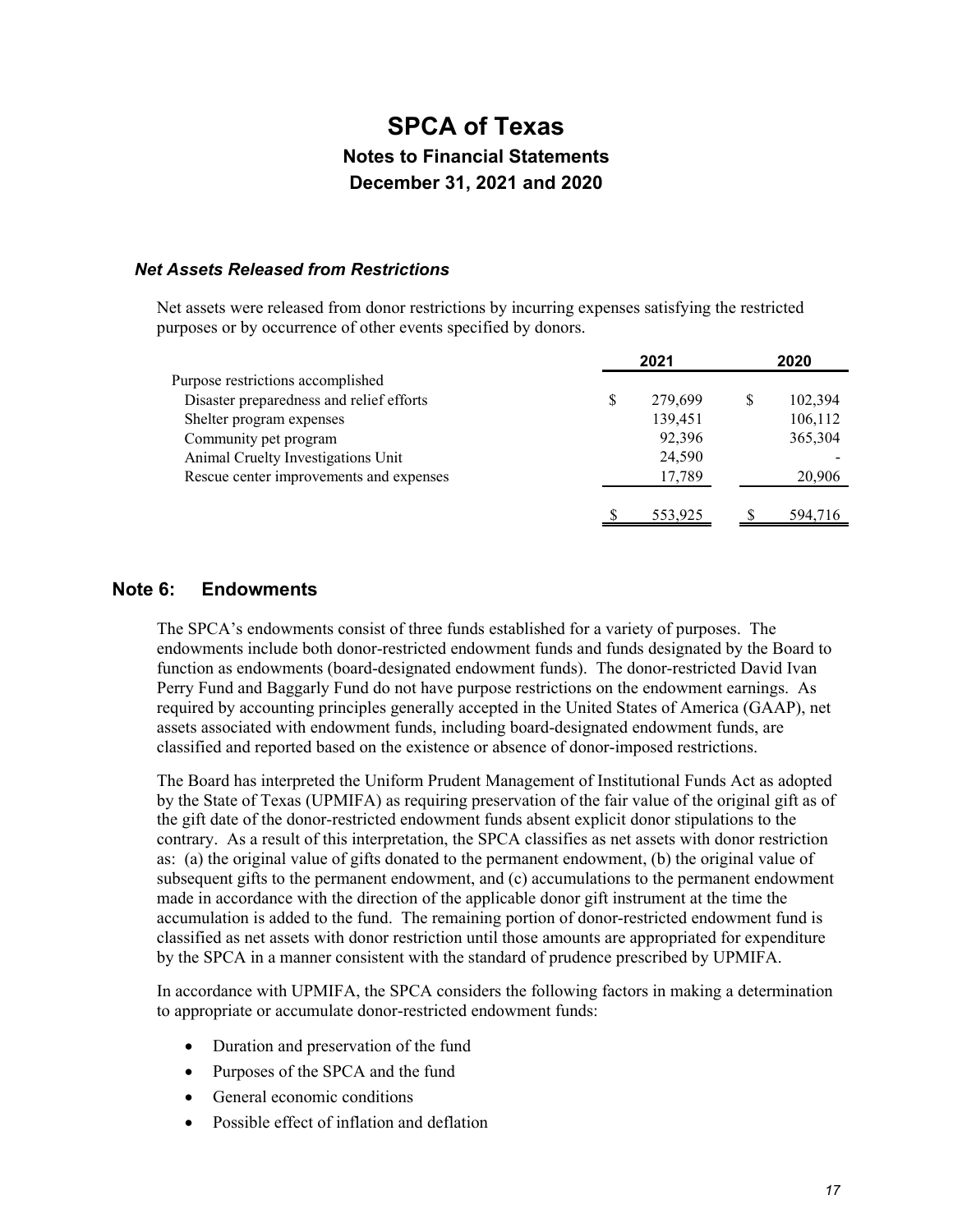- Expected total return from investment income and appreciation or depreciation of investments
- Other resources of the SPCA
- Investment policies of the SPCA

The composition of net assets by type of endowment fund at December 31, 2021 and 2020, was:

|                                  |    | <b>Without</b><br><b>Donor Restriction</b> |    | With<br><b>Donor Restriction</b> |    | Total        |
|----------------------------------|----|--------------------------------------------|----|----------------------------------|----|--------------|
| December 31, 2021                |    |                                            |    |                                  |    |              |
| Donor-restricted endowment funds | \$ |                                            | \$ | 1,179,785                        | S  | 1,179,785    |
| Board-designated endowment funds |    | 24,706,750                                 |    |                                  |    | 24,706,750   |
|                                  |    | 24,706,750                                 | S  | 1,179,785                        | S. | 25,886,535   |
|                                  |    |                                            |    |                                  |    |              |
| December 31, 2020                |    |                                            |    |                                  |    |              |
| Donor-restricted endowment funds | S  |                                            | S  | 1,179,785                        | S  | 1,179,785    |
| Board-designated endowment funds |    | 22, 267, 441                               |    |                                  |    | 22, 267, 441 |
|                                  |    | 22, 267, 441                               | S  | 1,179,785                        |    | 23,447,226   |

Changes in endowment net assets for the years ended December 31 was:

|                                                                                               | 2021                                |              |    |                                  |  |             |
|-----------------------------------------------------------------------------------------------|-------------------------------------|--------------|----|----------------------------------|--|-------------|
|                                                                                               | Without<br><b>Donor Restriction</b> |              |    | With<br><b>Donor Restriction</b> |  | Total       |
| Endowment net assets, beginning of year                                                       | \$                                  | 22, 267, 441 | \$ | 1,179,785                        |  | 23,447,226  |
| Investment return, net<br>Investment income                                                   |                                     | 450,716      |    |                                  |  | 450,716     |
| Net appreciation (depreciation)                                                               |                                     | 1,415,979    |    |                                  |  | 1,415,979   |
| Total investment return, net                                                                  |                                     | 1,866,695    |    |                                  |  | 1,866,695   |
| Appropriation of endowment assets for expenditure<br>Board appropriations from unappropriated |                                     | (4,583,297)  |    |                                  |  | (4,583,297) |
| net assets without donor restriction                                                          |                                     | 5,155,911    |    |                                  |  | 5,155,911   |
|                                                                                               | \$                                  | 24,706,750   | \$ | 1,179,785                        |  | 25,886,535  |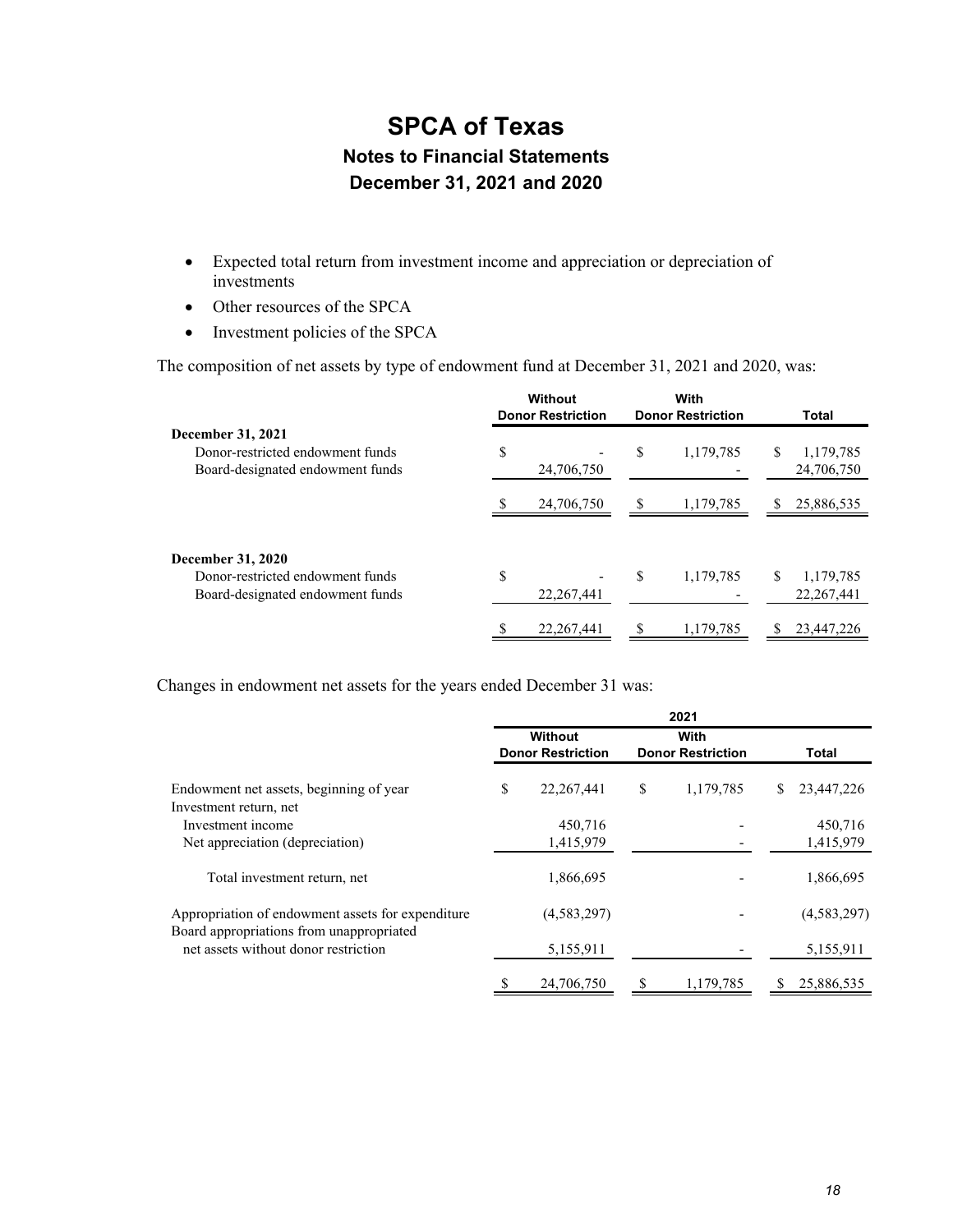|                                                                                               | 2020 |                                            |    |                                  |   |             |
|-----------------------------------------------------------------------------------------------|------|--------------------------------------------|----|----------------------------------|---|-------------|
|                                                                                               |      | <b>Without</b><br><b>Donor Restriction</b> |    | With<br><b>Donor Restriction</b> |   | Total       |
| Endowment net assets, beginning of year                                                       | \$   | 14,827,843                                 | \$ | 1,179,785                        | S | 16,007,628  |
| Investment return, net<br>Investment income                                                   |      | 369,131                                    |    |                                  |   | 369,131     |
| Net appreciation                                                                              |      | 1,975,929                                  |    |                                  |   | 1,975,929   |
| Total investment return, net                                                                  |      | 2.345,060                                  |    |                                  |   | 2,345,060   |
| Appropriation of endowment assets for expenditure<br>Board appropriations from unappropriated |      | (2,464,384)                                |    |                                  |   | (2,464,384) |
| net assets without donor restriction                                                          |      | 7,558,922                                  |    |                                  |   | 7,558,922   |
|                                                                                               | S    | 22, 267, 441                               | \$ | 1,179,785                        |   | 23,447,226  |

The SPCA has adopted investment and spending policies for endowment assets that attempt to provide a predictable stream of funding to programs and other items supported by its endowment while seeking to maintain the purchasing power of the endowment. Endowment assets include those assets of donor-restricted endowment funds the SPCA must hold in perpetuity or for donorspecified periods, as well as those of board-designated endowment funds. Under the SPCA's policies, as approved by the Board, endowment assets are invested in a manner that is intended to produce results that exceed the price and yield results of the S&P 500 index while assuming a moderate level of investment risk. The SPCA expects its endowment funds to provide an average rate of return of approximately 7 percent annually over time. Actual returns in any given year may vary from this amount.

To satisfy its long-term rate of return objectives, the SPCA relies on a total return strategy in which investment returns are achieved through both current yield (investment income such as dividends and interest) and capital appreciation (both realized and unrealized). The SPCA targets a diversified asset allocation that places a greater emphasis on equity-based investments to achieve its long-term return objectives within prudent risk constraints.

The SPCA's policy permits additions to or drawdowns of board-designated funds to achieve target cash balances in operating accounts. In establishing this policy, the SPCA considered the longterm expected return on its endowments. The SPCA's objective is to maintain the purchasing power of endowment assets held in perpetuity or for a specified term or purpose, as well as to provide additional real growth through new gifts and investment return.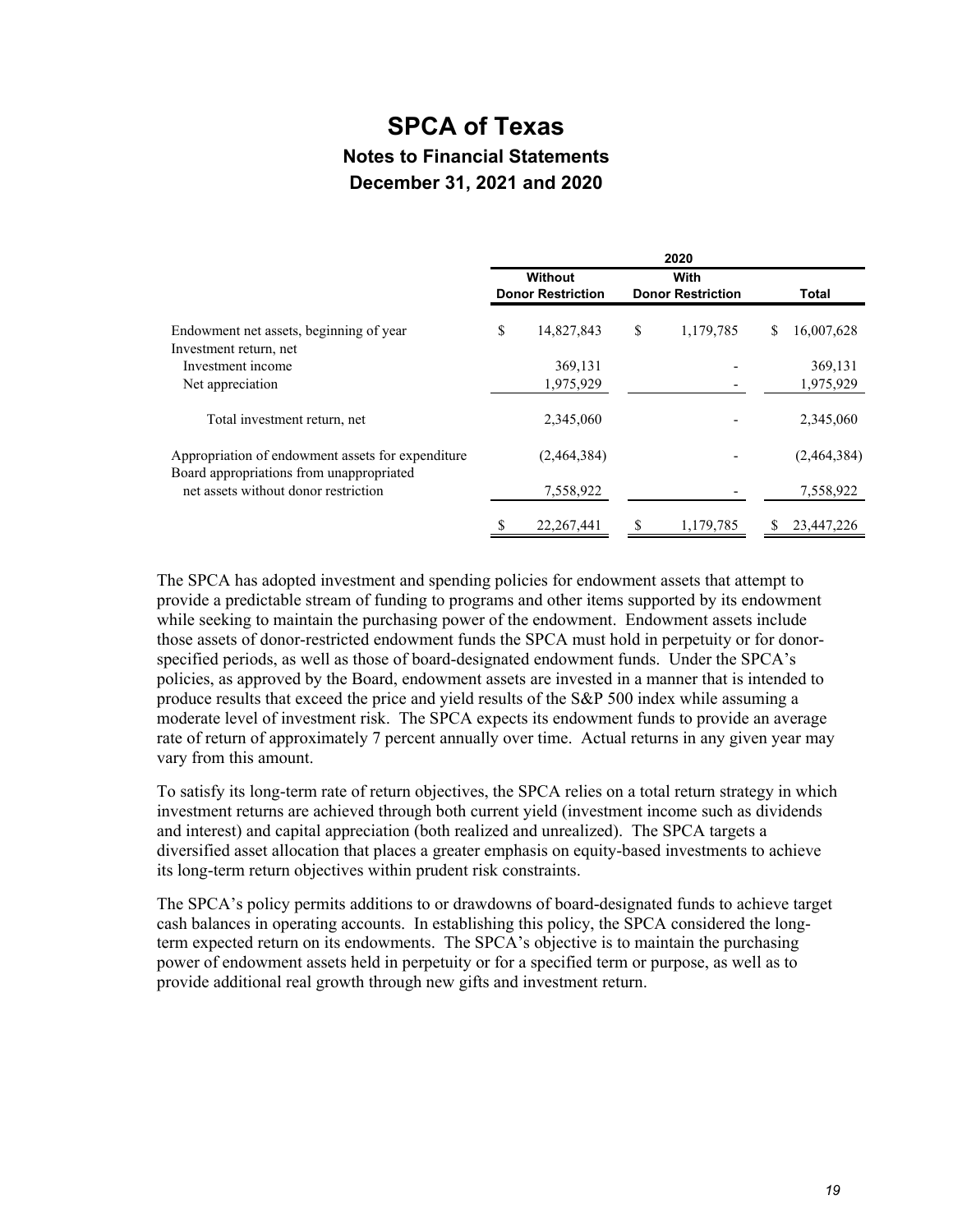### **Note 7: Defined Contribution Plan**

The SPCA has a defined contribution plan for all employees meeting certain eligibility requirements. The SPCA will match employees' contributions up to 3 percent of employees' wages. The SPCA made contributions of \$93,676 and \$101,998 for the years ended December 31, 2021 and 2020, respectively.

#### **Note 8: Disclosures About Fair Value of Assets**

Fair value is the price that would be received to sell an asset in an orderly transaction between market participants at the measurement date. Fair value measurements must maximize the use of observable inputs and minimize the use of unobservable inputs. There is a hierarchy of three levels of inputs that may be used to measure fair value:

- **Level 1** Quoted prices in active markets for identical assets
- **Level 2** Observable inputs other than Level 1 prices, such as quoted prices for similar assets; quoted prices in markets that are not active; or other inputs that are observable or can be corroborated by observable market data for substantially the full term of the assets
- **Level 3** Unobservable inputs supported by little or no market activity and are significant to the fair value of the assets

#### *Recurring Measurements*

The following tables present the fair value measurements of assets recognized in the accompanying statements of financial position measured at fair value on a recurring basis and the level within the fair value hierarchy in which the fair value measurements fall at December 31, 2021 and 2020:

|                                            |    |                   | <b>Fair Value Measurements Using</b>                                                        |            |                                                                                |         |                                                  |  |
|--------------------------------------------|----|-------------------|---------------------------------------------------------------------------------------------|------------|--------------------------------------------------------------------------------|---------|--------------------------------------------------|--|
|                                            |    | <b>Fair Value</b> | Quoted<br>in Active<br><b>Markets for</b><br><b>Identical</b><br><b>Assets</b><br>(Level 1) |            | <b>Significant</b><br>Other<br><b>Observable</b><br><b>Inputs</b><br>(Level 2) |         | <b>Significant</b><br><b>Inputs</b><br>(Level 3) |  |
| December 31, 2021<br>Brokered certificates |    |                   |                                                                                             |            |                                                                                |         |                                                  |  |
| of deposits                                | \$ | 685,862           | \$                                                                                          |            | \$                                                                             | 685,862 | \$                                               |  |
| Bond mutual funds                          |    | 13,037,312        |                                                                                             | 13,037,312 |                                                                                |         |                                                  |  |
| Equity mutual funds                        |    | 13,446,784        |                                                                                             | 13,446,784 |                                                                                |         |                                                  |  |
|                                            |    | 27,169,958        |                                                                                             | 26,484,096 |                                                                                | 685,862 |                                                  |  |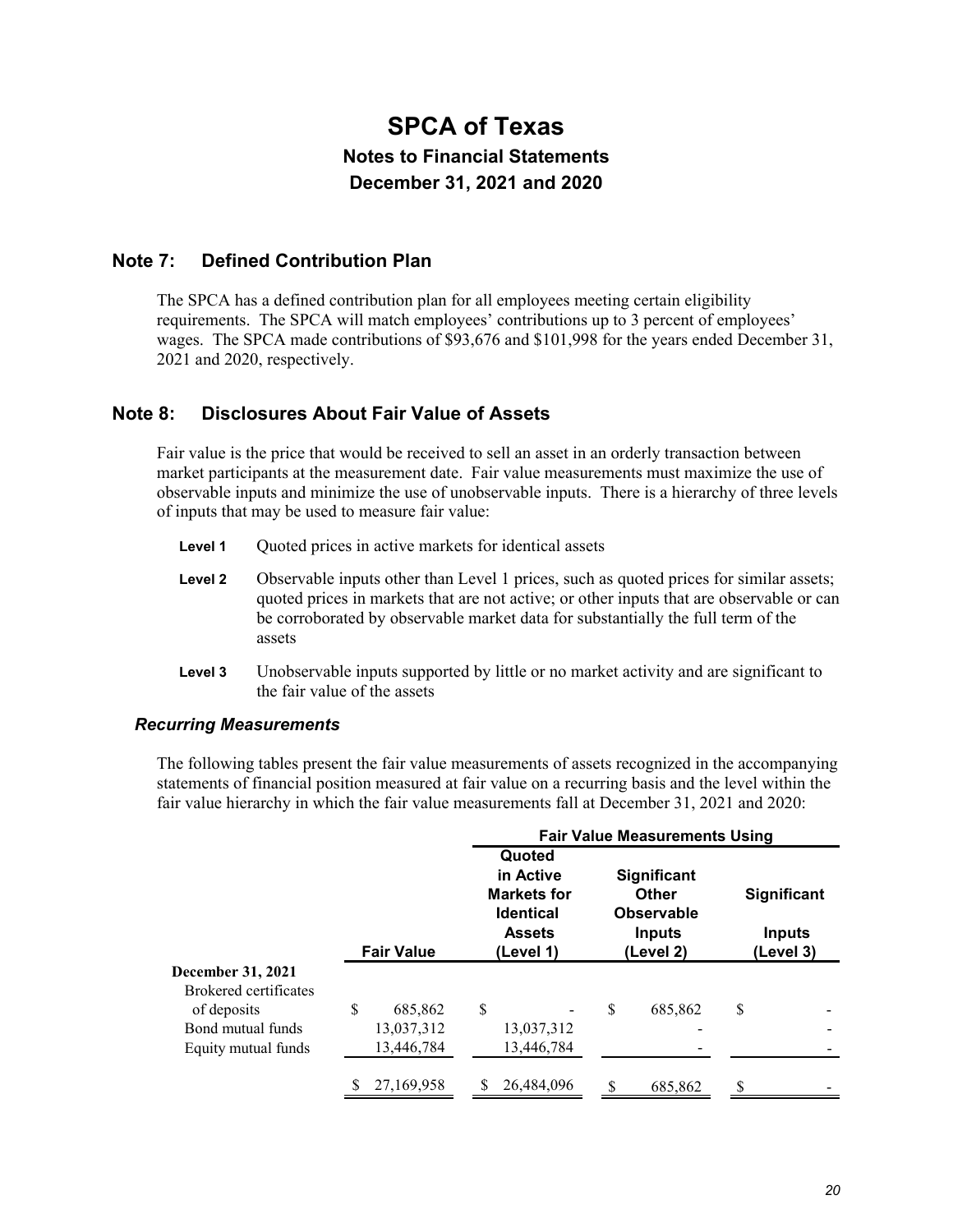|                                                                  |                          | <b>Fair Value Measurements Using</b> |                                                                                             |    |                                                                                       |    |                                                  |  |
|------------------------------------------------------------------|--------------------------|--------------------------------------|---------------------------------------------------------------------------------------------|----|---------------------------------------------------------------------------------------|----|--------------------------------------------------|--|
|                                                                  | <b>Fair Value</b>        |                                      | Quoted<br>in Active<br><b>Markets for</b><br><b>Identical</b><br><b>Assets</b><br>(Level 1) |    | <b>Significant</b><br><b>Other</b><br><b>Observable</b><br><b>Inputs</b><br>(Level 2) |    | <b>Significant</b><br><b>Inputs</b><br>(Level 3) |  |
| <b>December 31, 2020</b><br>Brokered certificates<br>of deposits | \$<br>585,471            | <sup>\$</sup>                        |                                                                                             | \$ | 585,471                                                                               | \$ |                                                  |  |
| Bond mutual funds<br>Equity mutual funds                         | 12,188,685<br>11,971,779 |                                      | 12,188,685<br>11,971,779                                                                    |    |                                                                                       |    |                                                  |  |
|                                                                  | 24,745,935               |                                      | 24,160,464                                                                                  |    | 585,471                                                                               |    |                                                  |  |

The following is a description of the valuation methodologies and inputs used for assets measured at fair value on a recurring basis and recognized in the accompanying statements of financial position, as well as the general classification of such assets pursuant to the valuation hierarchy. There have been no significant changes in the valuation techniques during the year ended December 31, 2021.

#### *Investments*

Where quoted market prices are available in an active market, securities are classified within Level 1 of the valuation hierarchy. If quoted market prices are not available, then fair values are estimated by using quoted prices of securities with similar characteristics. Such securities are classified in Level 2 of the valuation hierarchy. In certain cases where Level 1 or Level 2 inputs are not available, securities are classified within Level 3 of the hierarchy. The SPCA has no Level 3 investments at December 31, 2021 and 2020.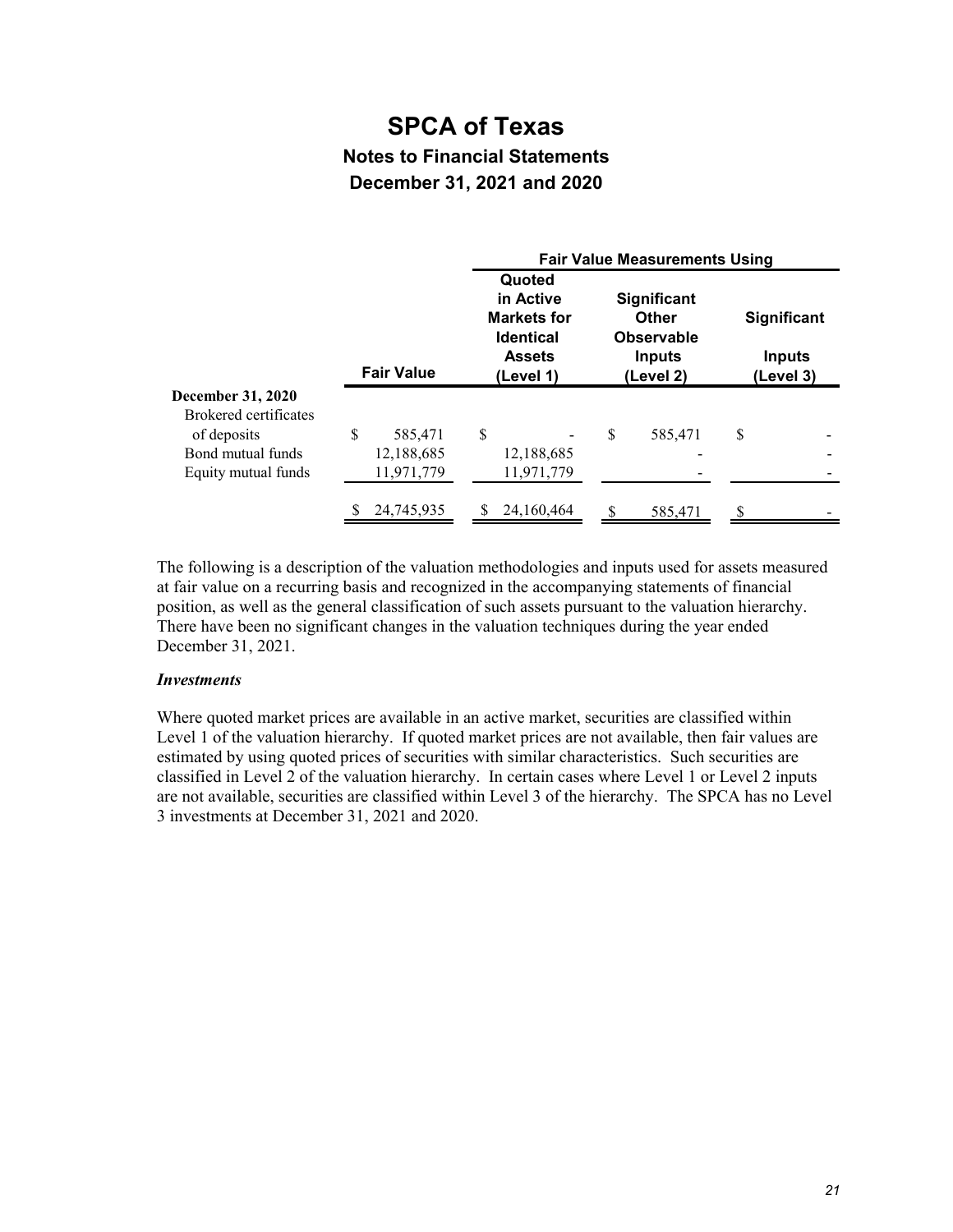### **Note 9: Liquidity and Availability**

Financial assets available for general expenditure, that is, without donor or other restrictions limiting their use, within one year of December 31, 2021 and 2020, comprise the following:

|                                                            | 2021            | 2020                      |
|------------------------------------------------------------|-----------------|---------------------------|
|                                                            |                 |                           |
| Financial assets                                           |                 |                           |
| Cash and cash equivalents                                  | \$<br>2,821,937 | \$<br>2,242,215           |
| Accounts receivable, net                                   | 21,343          | 25,712                    |
| Investments                                                | 28,272,006      | 26,132,810                |
| Contributions receivable, net                              | 429,774         | 1,624,045                 |
| Total financial assets                                     | 31,545,060      | 30,024,782                |
| Less: financial assets not available to meet cash needs    |                 |                           |
| for general expenditure within one year                    |                 |                           |
| Donor imposed restrictions                                 |                 |                           |
| Perpetual restricted endowments                            | 1,179,785       | 1,179,785                 |
| Refundable advances and net assets with donor restrictions | 415,120         | 571,885                   |
| Internal designations                                      |                 |                           |
| Bequests receivable designated for endowment               |                 |                           |
| when received                                              | 203,828         | 1,100,361                 |
| Board-designated endowment                                 | 20,974,750      | 22, 267, 441              |
| Contributions not expected to be collected within one year |                 | 150,000                   |
| Total financial assets not available to meet cash needs    |                 |                           |
|                                                            |                 |                           |
| for general expenditure within one year                    | 22,773,483      | 25,269,472                |
| Financial assets available to meet cash needs for general  |                 |                           |
| expenditure within one year                                | 8,771,577       | 4,755,310<br><sup>S</sup> |

The board-designated operating reserve intended to operate as an endowment of \$24,706,750 and \$22,267,441 at December 31, 2021 and 2020, respectively, is subject to annual spending rates determined by the Board. Although SPCA does not intend to spend from this board-designated endowment (other than amounts appropriated for general expenditure as part of the Board's annual budget approval and appropriation), these amounts could be made available if necessary.

Prior to December 31, 2021, the Board approved the use of \$3,732,000 of the board-designated operating reserve intended to operate as an endowment in 2022; therefore, these funds have been excluded from the table above. The Board had not approved the use of any Board-designated operating reserve for 2021 before December 31, 2020.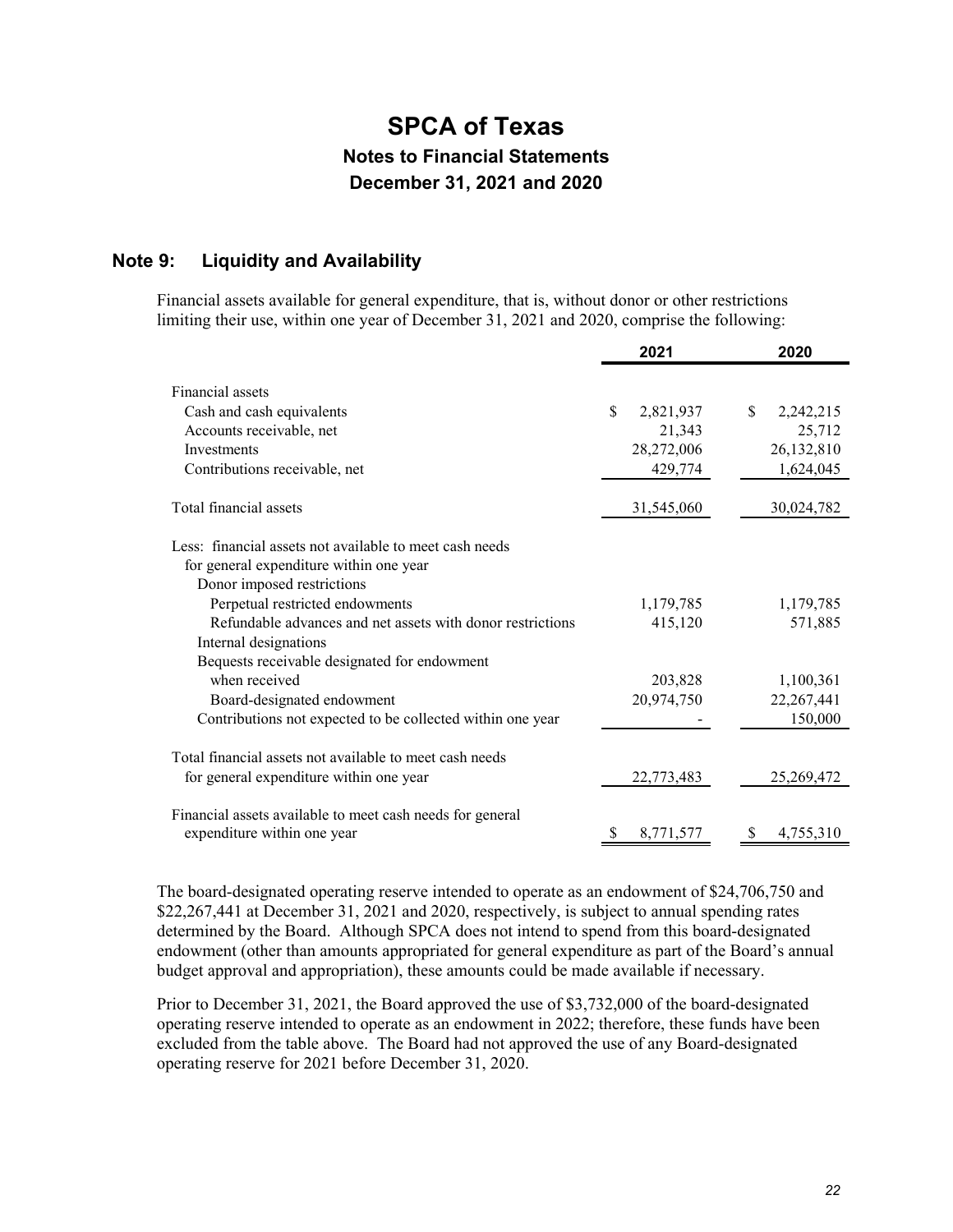SPCA manages its liquidity and reserves following three guiding principles: operating within a prudent range of financial soundness and stability, maintaining adequate liquid assets to fund nearterm operating needs, and maintaining sufficient reserves to provide reasonable assurance that long-term obligations will be discharged. SPCA has a liquidity policy to maintain operating bank account balances at a minimum of 30 days operating expenses. SPCA forecasts its future cash flows and monitors its liquidity monthly and evaluates its reserves annually. During the years ended December 31, 2021 and 2020, the level of liquidity and reserves was managed within the policy requirements.

### **Note 10: Significant Estimates, Concentrations, and Related Party Transactions**

GAAP requires disclosure of certain significant estimates and current vulnerabilities due to certain concentrations. Those matters include the following:

#### *Revenues, Gains, and Other Support*

Approximately 92 percent and 83 percent of in-kind services and materials were received from two donors in 2021 and 2020, respectively. Fluctuations in funding concentrations for non-profits are most often correlated to new programs, expansion of existing programs or dedicated campaigns, and are for a designated period of time.

#### *Investments*

The SPCA invests in various investment securities. Investment securities are exposed to various risks such as interest rate, market, and credit risks. Due to the level of risk associated with certain investment securities, it is at least reasonably possible that changes in the values of investment securities will occur in the near term and that such change could materially affect the amounts reported in the accompanying statements of financial position.

#### *Related Party Transactions*

For the years ended December 31, 2021 and 2020, SPCA received related party contributions of approximately \$604,000 and \$1,065,000, respectively, from members of the Board.

#### *COVID-19*

As a result of the spread of the SARS-CoV-2 virus and the incidence of COVID-19, economic uncertainties have arisen which may negatively affect the financial position, results of operations, and cash flows of the SPCA. The duration of these uncertainties and the ultimate financial effects cannot be reasonably estimated at this time.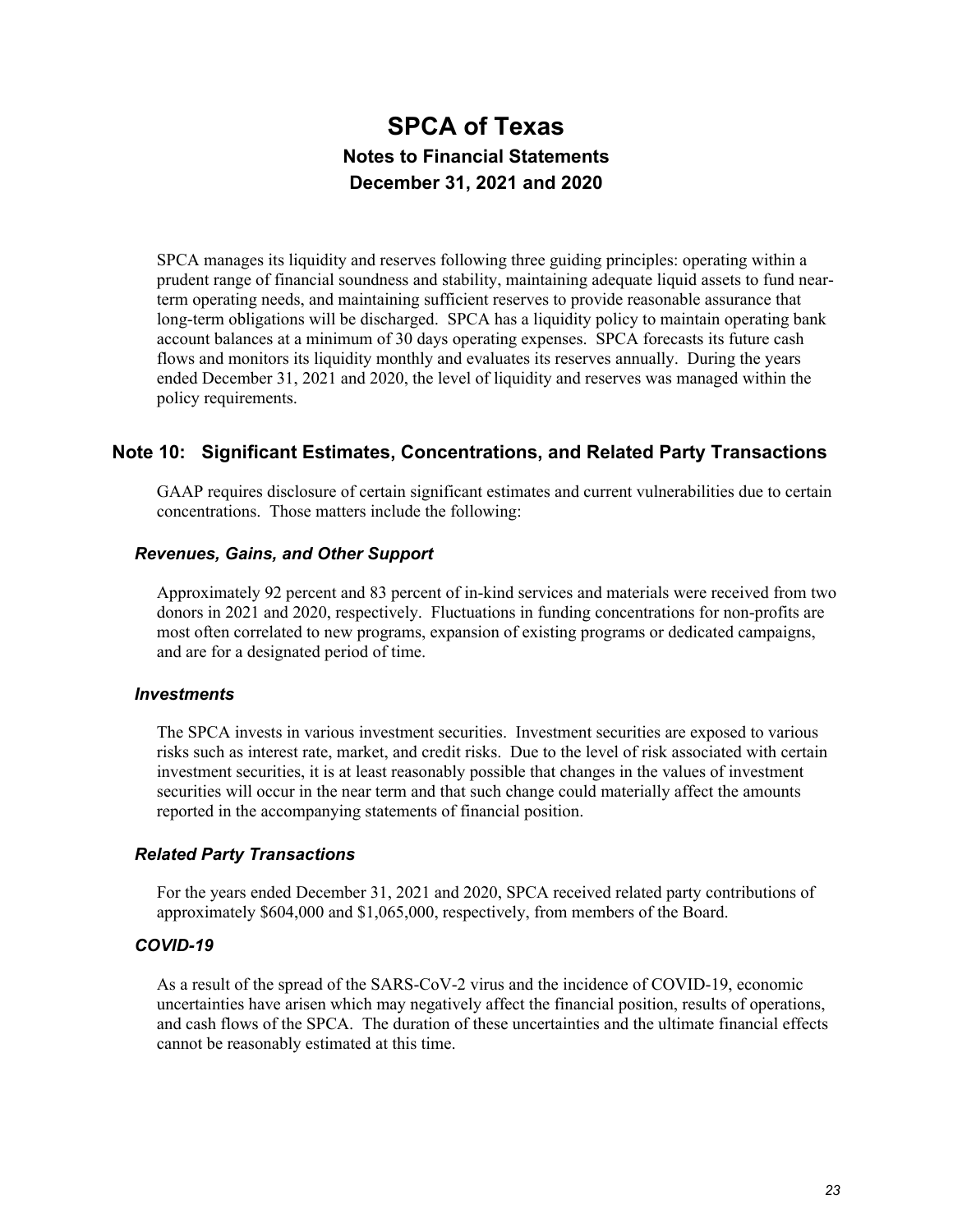### **Note 11: CARES Act**

SPCA received a first Payroll Protection Program (PPP) loan established by the *Coronavirus Aid, Relief, and Economic Security Act* (CARES Act) in April 2020 totaling \$2,188,000, which is subject to forgiveness if certain conditions were satisfied. SPCA elected to account for the funding as a conditional contribution by applying ASC Topic 958-605, *Revenue Recognition*. Revenue is recognized when conditions are met, which include meeting full-time equivalent employee and salary reduction requirements and incurring eligible expenditures. During 2021, SPCA received notification that the PPP loan had been forgiven and recognized contribution revenue in the accompanying statement of activities for the year ended December 31, 2021.

SPCA received a second Payroll Protection Program (PPP) loan in April 2021 totaling \$1,500,000, which is subject to forgiveness if certain conditions are satisfied. PPP loans are subject to audit and acceptance by the U.S. Department of Treasury, Small Business Administration (SBA), and lender; as a result of such audit, adjustments could be required to the recognition of revenue. At December 31, 2021, formal notification of forgiveness had not been received. As such, the loan is included within liabilities in the accompanying statements of financial position.

### **Note 12: Revenue from Contracts with Customers**

#### *Adoption Revenue*

Revenue is measured as the amount of consideration SPCA expects to receive in exchange for providing the adopted animal to the customer. These amounts are due from customers and do not include variable consideration. Revenue is recognized as performance obligations are satisfied, which is at the time of adoption.

#### *Surgery and Patient Care*

Revenue is measured as the amount of consideration SPCA expects to receive in exchange for providing the specific service to the patient. These amounts are due from customers and do not include variable consideration. Revenue is recognized as performance obligations are satisfied, which is as the service is performed, generally within the same day.

#### *Transaction Price and Recognition*

SPCA determines the transaction price based on standard charges for goods and services provided. Payment is typically due at the time the contract is entered into, or in accordance with the terms of the specific agreement.

Subsequent changes to the estimate of the transaction price are generally recorded as adjustments to revenue in the period of the change. Subsequent changes that are determined to be the result of an adverse change in the customer's ability to pay are recorded as bad debt expense.